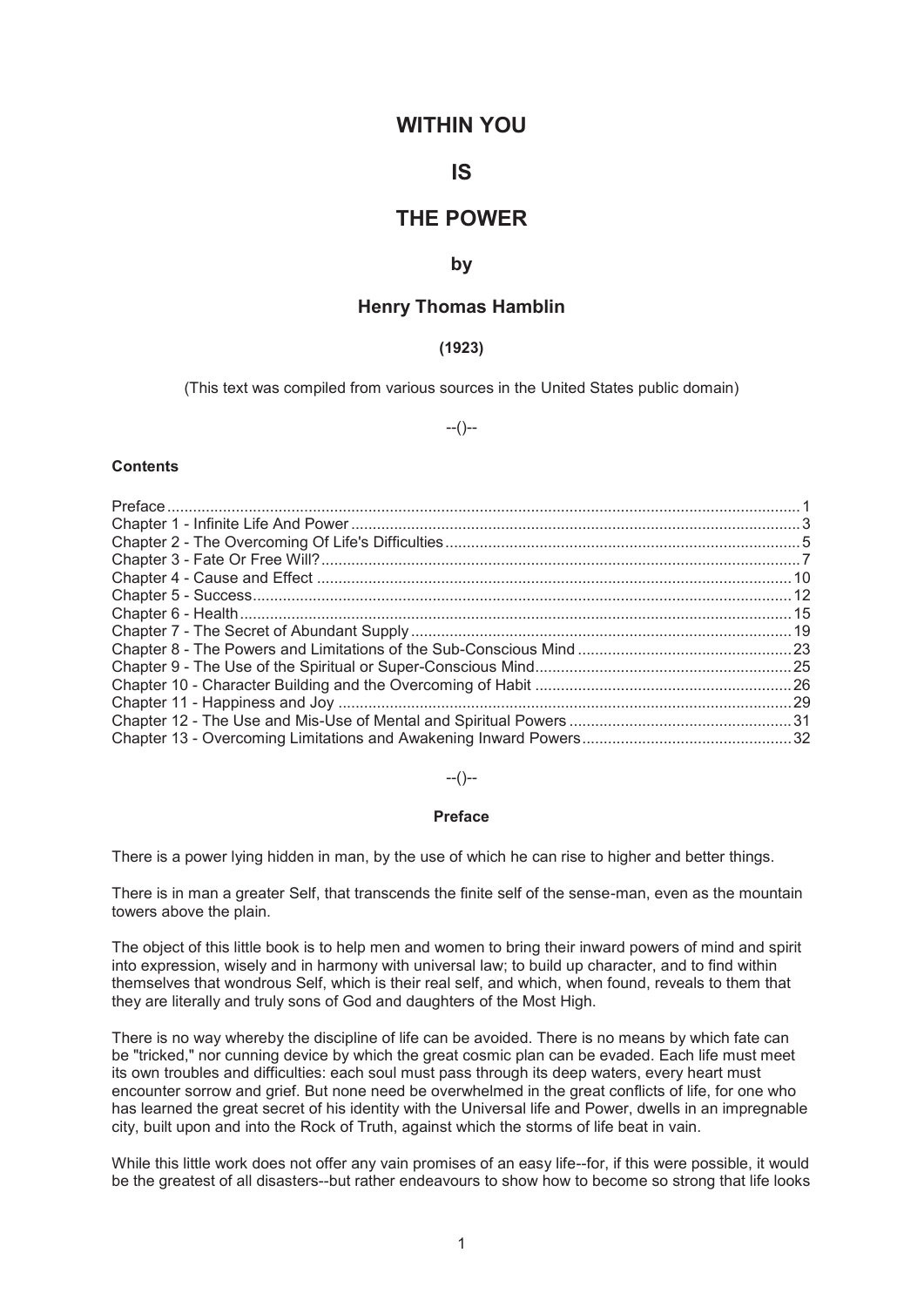almost easy by comparison (the life or fate does not change or become easier, but the individual alters and becomes stronger), yet, it does show the reader how to avoid making his life more difficult than it need be. Most people's lives would be less filled with trouble and suffering if they took life in the right spirit and acted in harmony with Universal Law.

It is hoped that this little book may help many to come into harmony with life's law and purpose and thus avoid much needless suffering: to find the Greater Self within, which discovery brings with it a realization of absolute security: to bring into expression and wisely use their inner spiritual and mental forces and thus enter a life of overcoming and almost boundless power.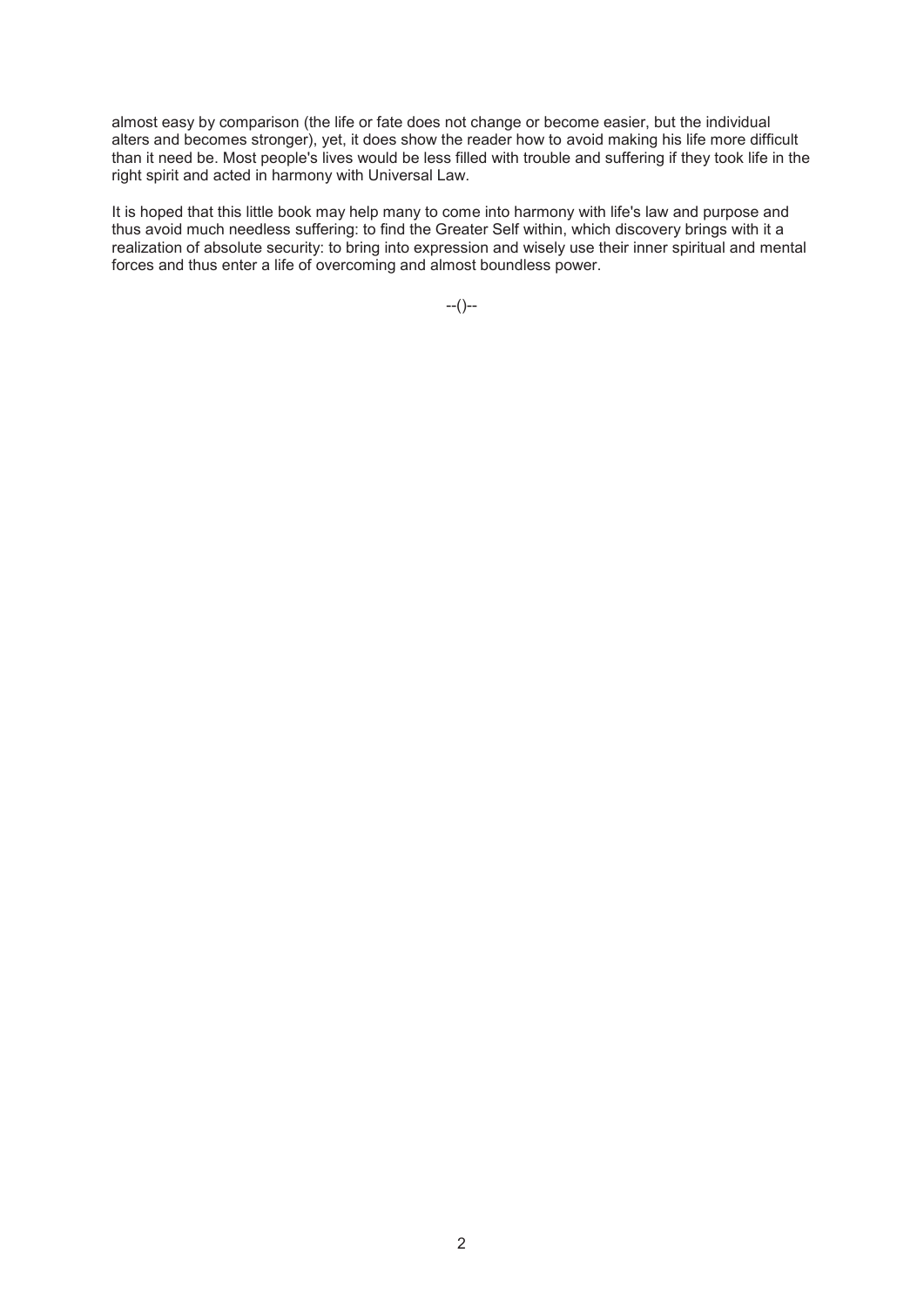#### **Infinite Life And Power**

Man possesses, did he but know it, illimitable Power. [1] This Power is of the Spirit, therefore, it is unconquerable. It is not the power of the ordinary life, or finite will, or human mind. It transcends these, because, being spiritual, it is of a higher order than either physical or even mental. This Power lies dormant, and is hidden within man until he is sufficiently evolved and unfolded to be entrusted with its use.

[1] The powers of the sub-conscious mind are dealt with in other chapters. The Powers of the Spirit are far greater and finer than those of the sub-conscious mind.

Thought is a spiritual power of tremendous potency, but this is not the power of which we speak. By thought, man can either raise himself up and connect himself with the "Power House" of the Universe, or cut himself off entirely from the Divine Inflow. His thought is his greatest weapon, because, by it he can either draw on the Infinite or sever himself (in consciousness, but not in reality) from his Divine Source.

Through the Divine Spark within him, which is really his real Self, man is connected with the Infinite. Divine Life and Power are his, if he realizes that they are his. So long as he is ignorant of his oneness with the Divine Source of all life, he is incapable of appropriating the power that is really his. If, however, he enters into this inner knowledge, he finds himself the possessor of infinite power and unlimited resources.

This Power, then, is God's, yet it is also man's, but it is not revealed to him until he is fit to be entrusted with it. It is only when man realizes his oneness with his Divine Source that he becomes filled with Its power. Many teachers and initiates lament the fact that certain secrets are being spread broadcast to-day; secrets that, in the past, were kept closely guarded. They fear that unillumined and un-evolved people may make destructive use of spiritual power. This, to the writer, appears to be improbable. It is true that strong personalities, who have a great belief in their own power to achieve and succeed, draw unconsciously on hidden powers, and thus are able to raise themselves high above their fellows. The use, however, that they can make of spiritual power for base purposes is limited, and is not to be feared. There are others, of course, who are misusing their powers. These are black magicians, and while they may do a certain amount of harm, they become reduced, ultimately, to beggary and impotence. There are also others who spend the whole of their spare time searching for knowledge of this very subject. They read every occult book they can lay hands on, but they never find that for which they seek. There are spiritual powers and influences that withhold the eyes of the seekers from seeing, until they are ready for the revelation. When man, in his search for Truth, has given up all selfish striving after unworthy things, and has ceased to use his self-will in conflict with the greater Will of the Whole, he is ready for the revelation of his oneness with the Infinite. Yielding implicitly to the Will of the Whole may seem, to the unillumined, an act of weakness, yet it is the entrance to a life of almost boundless power.

Man is not separate from his Divine Source and never has been. He is, in reality, one with the Infinite. The separation which he feels and experiences is mental, and is due to his blindness and unbelief. Man can never be separated from Spirit, for he himself is Spirit. He is an integral part of one complete whole. He lives and moves and has his being in God (Universal, Omnipresent Spirit), and God (Spirit) dwells in him. The majority of people are unaware of this intimate relationship with the Divine, and, because they are unaware, or because they refuse to believe it, they are, in one sense, separated from the inner life of God. Yet this separation is only in their thoughts and beliefs, and not in reality. Man is not separated and never can be, yet so long as he believes that he is separate and alone, he will be as weak and helpless as though he actually were. As soon as man realizes the truth of his relationship to the Infinite, he passes from weakness to power, from death unto life. One moment he is in the desert, afar off, weak, separate, and alone; the next, he realizes that he is nothing less than a son of God, with all a son's privileges and powers. He realizes, in a flash, that he is one with his Divine Source, and that he can never be separated. He awakens also to the fact that all the Power of the Infinite is his to draw upon; that he can never really fail, that he is marching on to victory.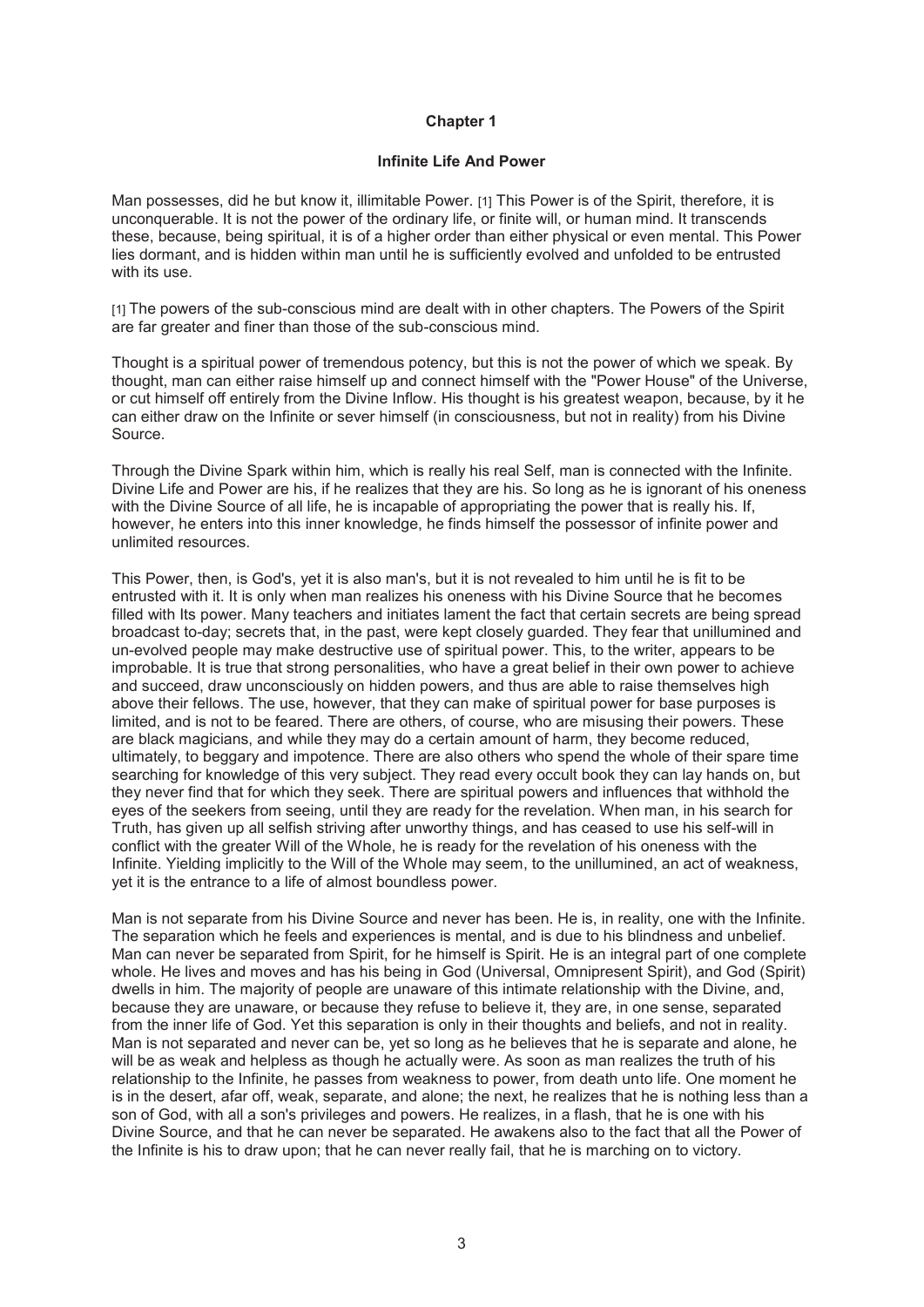It will thus be seen how great is the power of man's thought. While thought is not the power of the Spirit, it is the power by which man either connects himself up with the Infinite Power, opening himself to the Divine Inflow, or cuts himself off and separates himself from his Spiritual Source. Thus, in a sense, man is what he thinks he is. If he thinks he is separate from God and cut off from His Power, then it is as though this were really the case, and he is just as impotent and miserable as though he actually existed apart from God. On the other hand, if he thinks and believes that he is one with the Infinite, he finds that it is gloriously true, and that he is really a son of God. If he believes and thinks that he is a mere material being, then he lives the limited life of a material being, and is never able to rise above it. But if, on the contrary, he thinks and believes that he is a spiritual being, then he finds that he possesses all the powers of a spiritual being.

Again, if he thinks that his work is difficult and that he is not equal to his tasks, he finds that really his tasks are difficult and beyond his powers. Yet on the other hand, if he believes his work is easy, or, at any rate, within his powers, he finds that such is the case, and that he can do his work with ease.

The power within is infinite, for, by faith in it, man is directly "coupled up" with the Spiritual Power of the Universe. The Divine Spark within him connects him to the Sacred Flame, thus making him potentially a god in the making.

A change then, must take place within man before he can enter into his Divine inheritance. He must learn to think after the Spirit, i.e., as a spiritual being, instead of after the flesh, i.e., as a material creature. Like the prodigal son he must "come to himself," and leave the husks and the swine in the far country, returning to his Father's house, where there is bread (of life) enough and to spare.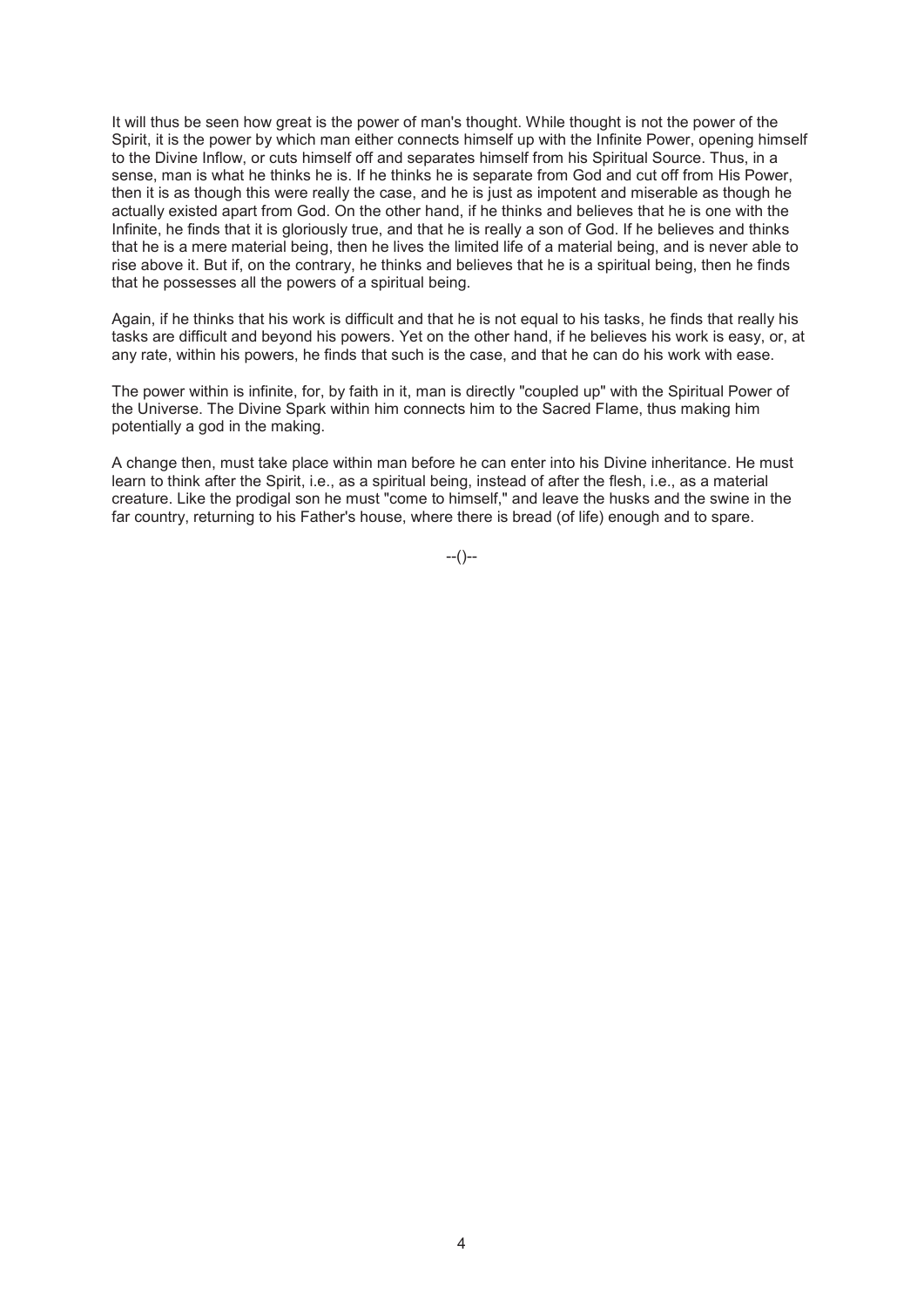# **The Overcoming Of Life's Difficulties**

The true object of life is that man may attain wisdom through experience. This cannot be accomplished by giving in to the difficulties of life, but only by overcoming them. The promises of God are not made to those who fail in life's battle, but to those who overcome. Neither are there any promises that man shall have an easy time and be happy ever afterwards. Yet, it is after this that the majority of people are for ever seeking--an easy life, a good time, freedom from suffering and care. But, in spite of all their seeking, they can never find that which they desire. There is always a fly in the ointment of their pleasure, something that robs them of true happiness; or, possibly, combinations of circumstances conspire to upset all their plans.

Life is a paradox; the true object of life is not the attainment of happiness, yet if we attain the true object of life we find happiness. Those who are ignorant of life's true purpose and who seek happiness high and low, year after year, fail to find it. Like a will-o'-the-wisp, it for ever eludes them. On the other hand, those who recognize the true object of life, and follow it, attain happiness without seeking for it.

In times past, people have made God a convenience. They have thought they could drift through life, learning none of its discipline and then, when in trouble, or things were not to their liking, they could pray to God and have the unpleasant circumstances taken away. The same idea is prevalent to-day. People have left the old orthodoxy and look to various "cults" and "isms" to get them out of their difficulties. They do not believe now that they can curry special favour with God by prayer, but they firmly believe that they can get what they want from the Invisible by demanding it. They think that by this means they can have their own way after all. By this they mean having a good time, with no unpleasant experiences, trials, difficulties, adversities. They are, however, merely chasing rainbows. The easy life they seek constantly eludes them, simply because there is no such thing. The only life that is easy is the life of the strong soul who has overcome. His life is not easy in reality, but appears relatively so because of his strength.

It is impossible to have an easy life, and, if it were possible, then life would be not worth living, for the sole object of life is the building of character and the attainment of wisdom through experience. Life to all of us must always be full of difficulty, and it is to help those, who, hitherto, have found life rather too much for them that this book is being written. What the majority are seeking for is an easy life (which they will never find, but precisely the reverse) and for them I have no message. But to those wise and awakened souls who are seeking for Truth, no matter from whence it may come, and who desire to overcome life and its difficulties, instead of weakly giving in to them, this book, it is hoped, will bring a message.

At this stage we cannot go into the subject of why we should meet with disasters and adversity in this life, nor why some people should have, apparently, a smoother life than others. [2] We must therefore be satisfied to know that we have to meet trouble and overcome difficulty, and that it is only by so doing that we can attain wisdom and build up character. The question, then, is not whether we shall meet the trouble and adversity or not, but rather, how we shall meet them. Shall we be victorious or shall we be submerged? Shall we overcome life's difficulties or shall we give in to them?

[2] This subject is dealt with in "The Path of Victory" by the same author, and published by The Science of Thought Press.

The majority of people are drifters on the sea of life. They are wafted here and blown there: they are also carried hither and thither by every current. It is only the few who realize that they have the Power of the Infinite within them by which they can rise superior to all their difficulties, overcome their own weaknesses, and, through victorious experience, attain wisdom.

At this point some practical reader may say that attaining wisdom is all very well, but what he wants is practical help. He is perhaps out of work, has sickness in his house and is in debt. Or, he may be well-to-do, and yet in the deepest distress and misery. To all such I would say that they possess the Power by which they can overcome all their difficulties, and, through overcoming, attain wisdom. A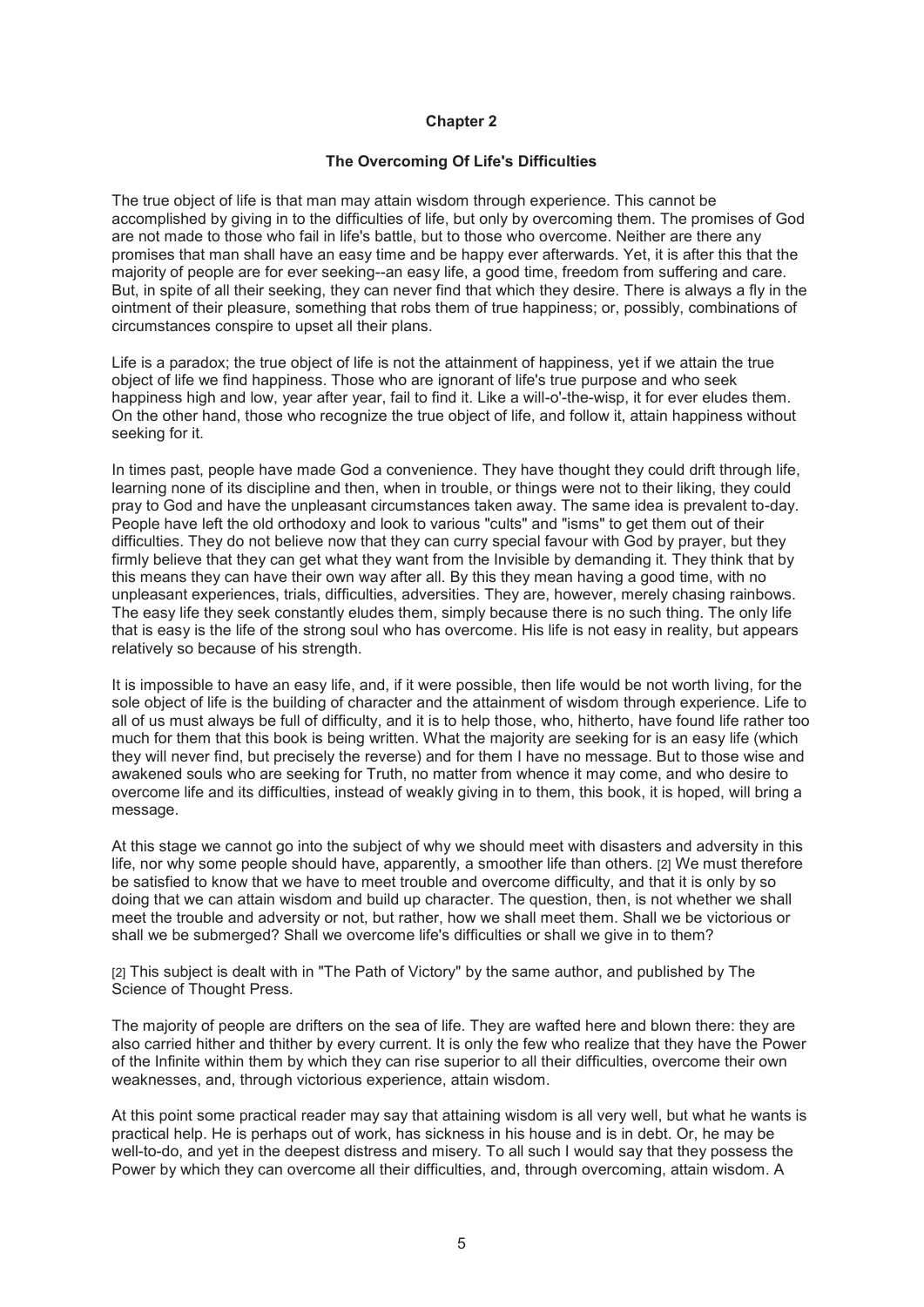man's success depends, more than anything, upon his faith--his faith in the good purpose of life: his faith in the Power of the Infinite within him and his ability to overcome every obstacle in his path.

The extent of the Power that man can bring into his life is the measure of his faith in that Power. If his faith in It is small, then his life will be feeble and lacking in achievement. If his faith in the Power within him is large, then great will be the power manifesting in his life. The Power of the Infinite is illimitable and inexhaustible: all that is required is an unquenchable belief and trust in it. The weakest and most timid can make use of this Power. There is the same Power in the timid and weak as in the brave and strong. The weakness of the former is due to a lack of faith and belief in the Infinite Power within them.

Difficulties and troubles there will be in every life, and sometimes disaster and heartbreak, when the very earth slides from under the feet, yet, by calling upon the Power within, it is possible to rise from the ruins of cherished hopes stronger and "greater" through experience. Happiness and true success depend upon how the troubles and difficulties of life are met. Adversity comes to all, but if it is met in the right manner even failure can be made the stepping-stone to success. Trouble comes to all, but, while it makes some people stronger and better in every way, it submerges others so that they never rise again. The trouble is the same, it is how it is met that makes the difference. Those who meet difficulty and adversity in the feeble strength of their finite minds and false personality are speedily overwhelmed and broken by the storms of life. But those who rely upon, and have faith in the Power within them, can never be overwhelmed, neither can they ever be defeated. The Power, being infinite, is always sufficient, no matter how great the need may be.

One who realizes his own real spiritual identity, knows that he can never die, that he can never be defeated, that he can never really fail. He may lose his body through the change that is called death; but he, the true man, can never die. Neither can he fail, though he be defeated a thousand times--he must rise again.

Only have faith in the Spiritual Power within you and you can know all the joys of overcoming and achievement. All things will become yours. Seek first the Kingdom within you (your spiritual union with the Infinite, and harmony with the Divine Will and Purpose) and all these things shall be added unto you. You will have no need to fear the morrow, for you will know that all provision has already been made. There will be no need to hoard up wealth, for there will be the necessary daily supplies always available. There will be no need to live near a doctor, for God, the Infinite Life, shall be your health. There will be no need for regret or lamentation, for you shall know that all is well. There will be no fear of future happenings, for you shall realize that the Infinite One makes no mistakes.

 $-(-)$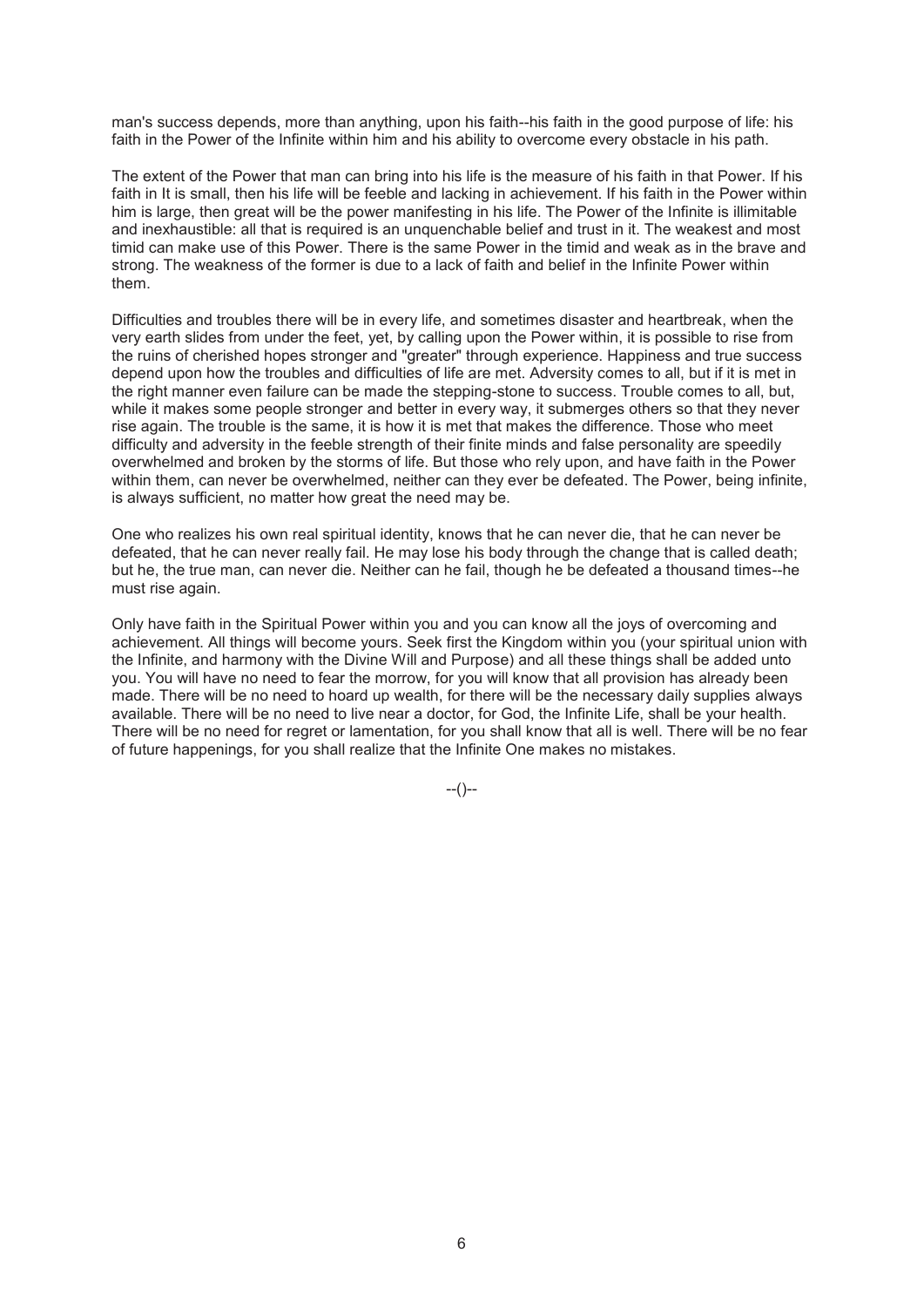#### **Fate Or Free-Will?**

Great has been the controversy in the past, over the vexed subject of fate versus free-will. On the one hand, fatalists claim that man is so closely bound to the wheel of fate it is impossible for him to live his life in any different way than that which is mapped out for him. He can bring a quantity of first-class evidence in support of his claim and believes in his theory with all his heart. On the other hand, the advocate of free-will believes just as whole-heartedly that man is not bound at all, being as free as air. He, too, can bring plenty of evidence in support of his theory, which confirms him in his belief. Each one of them thinks that the other is wrong, yet they cannot both be wrong! Let us therefore examine the subject for ourselves, for it is an important one, being intimately connected with the subject which this book discusses.

First of all, let it be said, they are both wrong, in part, and right, in part. Man is bound to the wheel, yet, at the same time, he has free-will. Let us, therefore, explain this seeming paradox.

It is an ancient truth of the inner teaching that man, when he is unevolved and before he is "unfolded," is bound to the wheel of fate very closely. The unevolved man follows his desires, thus creating for himself a future from which he cannot escape. When however, he becomes more evolved and emancipated, he begins to resist following his desires and strives, instead, to follow higher things. This creates for him a better future and thus he becomes free in comparison with his former slave state. Man is a slave to fate as long as he is a slave to the desires of the earth plane. He is, however, free to overcome lower things and thus rise to higher. When he does this he ceases to create a painful future for himself and thus becomes free.

There is, therefore, fate which is self created. It is necessary to acknowledge this before we can proceed further. One who has not had much experience of life or who has not been a close observer, may deny that there is such a thing, but one who has had great changes in his life, against which he has fought and struggled in vain, knows that there is a purpose working behind the events of life, against which even kings and mighty men are powerless. There come times in man's life when he moves heaven and earth, figuratively speaking: prays until he can pray no more: sacrifices, it may be, his money, his health, his prospects, and does everything that is in the power of a human being in a vain attempt to stave off a threatened disaster. But, in spite of all his efforts, in spite of his cries to a pitiless heaven, the relentless march of fate cannot be stayed. It moves forward like a huge juggernaut and crushes his hopes, his dearest idol, his very life itself or all that then makes his life worth living--and leaves him desolate.

"If then," you may ask, "fate is so pitiless and so powerful, what can be done with it and where does free-will enter into the matter?" In reply it must be admitted at once that it is no use fighting fate. The more man fights it, the more completely he gets broken. There are certain main events in each life which must come to pass. These events and changes are inevitable and it is hopeless to fight against them. While these things, which constitute what we call fate, are inevitable and therefore cannot be avoided, it rests with ourselves how we meet these adversities and disasters. If we meet them in the wrong way they break us. If, however, we meet them in the right way we become stronger through discipline and experience, thus becoming better fitted to bear life's responsibilities and to overcome its difficulties and temptations. One who meets the setbacks, griefs, bereavements and disasters of life in the right spirit becomes a strong and rich character. He becomes mellowed through experience, strong, stable, a helpful influence to all who meet him.

When things go smoothly and life is a merry round, no philosophy or religion seems necessary, and "as for an inward power, what of it, we can do very well without it." So say the thoughtless and inexperienced, but there come times in every life, when, not only is a philosophy, and that a very sound one, necessary, but also a power, of which the finite self knows nothing, is needed in order to raise the soul out of the dust and ashes of its despair. It is one thing to try and meet trouble and adversity in the right spirit and quite another thing to have the power to do so. One who thinks that he has no power within him but that all the power is in circumstances, can never rise victorious over his troubles and become a conqueror over life's difficulties; but one who realizes that he possesses a wonderful power that can raise him up, no matter how crushed he may be, can never be a failure in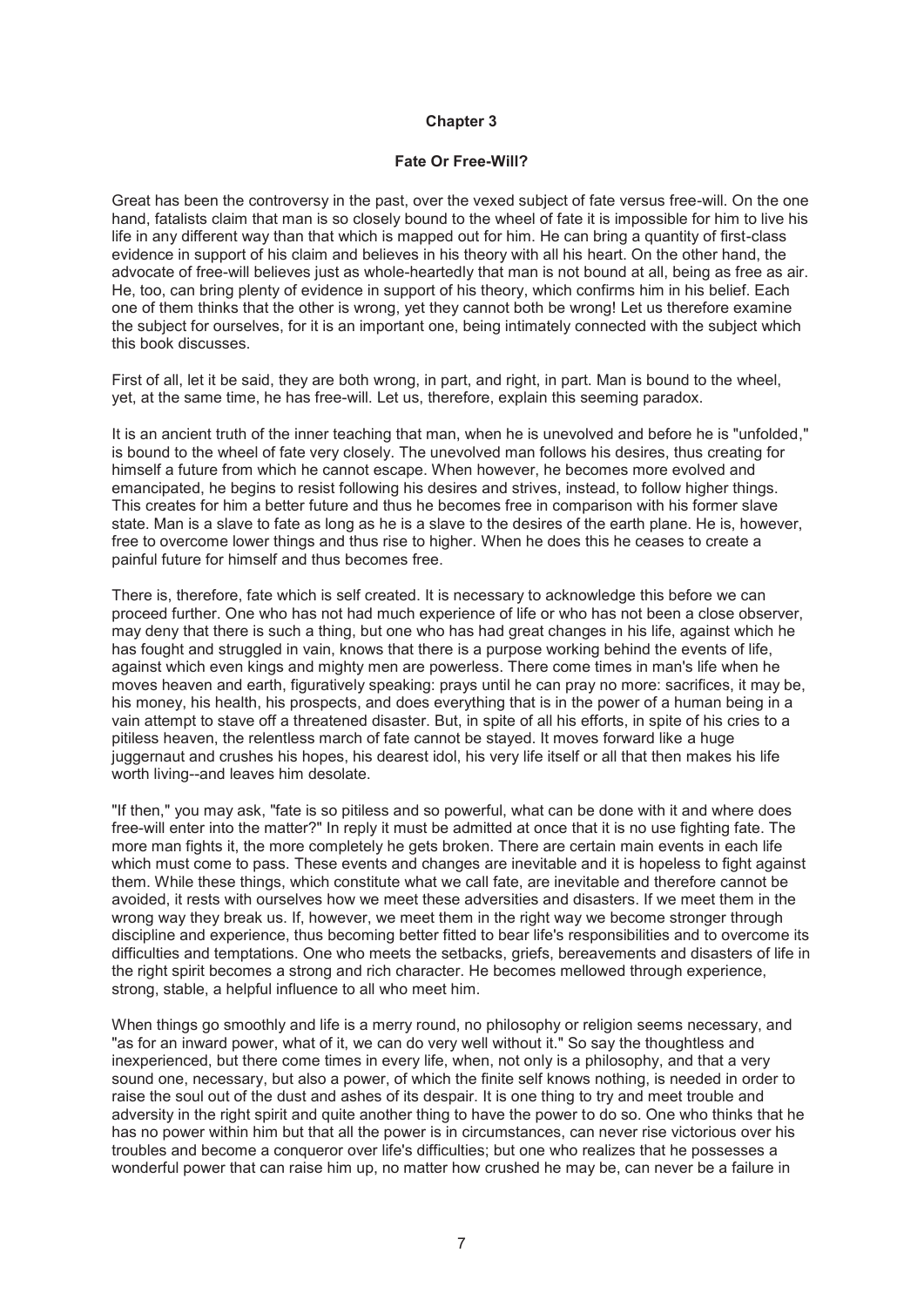life. No matter what may happen to him he will play the man and act a noble part. He will rise from the ruins of his life and build it anew in greater beauty and splendour.

At this stage it is necessary to point out that there is a difference between "big fate" and the circumstances of life. "Big fate" as it sometimes is called antedates this present life and its cause does not come within the scope of this little book. [3] Sufficient if we say here that, through the ages, we reap as we sow, therefore our future depends upon how we meet life and its difficulties now. Big fate, then, cannot be successfully fought, simply because it is the working of Omnipotent Law, but our life generally and its circumstances depend upon how we meet "big fate," and how we recover from it. No matter how seemingly unkind "fate" may be, it is possible for us to make our life a beautiful thing. Inspired and energized by the Power within, we can rise from the ashes of our dead hopes to build anew our life in greater beauty and more in harmony with the Divine Ideal.

[3] In addition to the "fate" or "future" which every thought and action builds, there is, behind all evolution, a gigantic plan. This wonderful plan that embraces all, from the stupendous conception of a limitless universe down to the smallest electron, is being worked out through the ages with absolute precision. Nothing can prevent this plan from being brought into manifestation. It gathers up our past and weaves it into our present life, just in the same way that it is busily gathering up our present life and weaving it into future fate. It works it all into the big plan, somehow, and with infinite skill. The plan is bound to be followed (this, too, is fate) but HOW we follow it, either with willingness and happiness, or opposition or woe, rests with us (this is free will).

Those who have studied the Occult sciences may say "what about planetary influences?" They will point out that, according to the ancient science of astrology, a man's life is determined by the "star" under which he is born. This is true, if he gives in to the influences around his path. At different times in his life man meets with influences that are sometimes "favourable" and at other times, adverse. These influences are, however, only influences after all, and one who will stand firm during periods of adversity and refuse to give in, relying upon the great Power within to carry him through, will find that he can weather all storms of life and come out of his trials greatly strengthened. He cannot prevent these influences from coming around his path of life, but he can rise superior to them. He will meet with failures and set-backs but he will make of these, stepping-stones to success. He will experience griefs and bereavements, but out of these he will build a finer character and rise to higher things. One, however, who gives in to these things, refusing to rise again and reconstruct his life, condemns himself to further suffering, thus making utter shipwreck of his life.

Let the despairing take heart again. Believe in the Power within you and you will rise to heights before undreamed of. With this Power to help you, you can accomplish the apparently impossible.

Let the despairing take heart again. Believe in the Power within you and you will rise to heights before undreamed of. With this Power to help you, you can accomplish the apparently impossible.

Our life here is not governed by a capricious Being who blows first hot and then cold or who favours one person and tortures another. The Supreme Being works through laws that are absolutely just and unchanging. Therefore all disaster and trouble in the life is the effect of certain causes. These causes are our own wrong doing in the past, which set in motion forces, against which the power and wit and wisdom of man are powerless. [4] However, because the fundamental law of the Universe is love, it follows that the working of the law of cause and effect is not vindictive. Its object is our highest good, viz., to bring us into union with the Divine or in tune with the Infinite. Therefore, by rising up to a higher plane and coming more into harmony and union with the Divine, we rob even big fate of something of its power. We cannot oppose it, for by so doing we fight against Omnipotence, but we can forestall it by doing willingly, and of our own accord, that very thing which experience comes to teach us.

[4] Another cause is that the soul has failed to learn certain lessons, therefore, in this life, many painful experiences are brought to bear, in such a way, as to teach the necessary lessons. The lessons are, however, learnt only if painful or unpleasant experiences are met in the right way. So long as man believes that he is unjustly treated by fate and that he does not "deserve" what life metes out to him, he intensifies his troubles, both now and hereafter, through not learning the lessons that life desires to teach. When, however man realizes and admits that life is just and that the cause of all his troubles is within himself, he, like the prodigal son comes to himself and, soon afterwards, begins his homeward journey. Yet another cause is that the soul is deficient in character. Strength and stability of character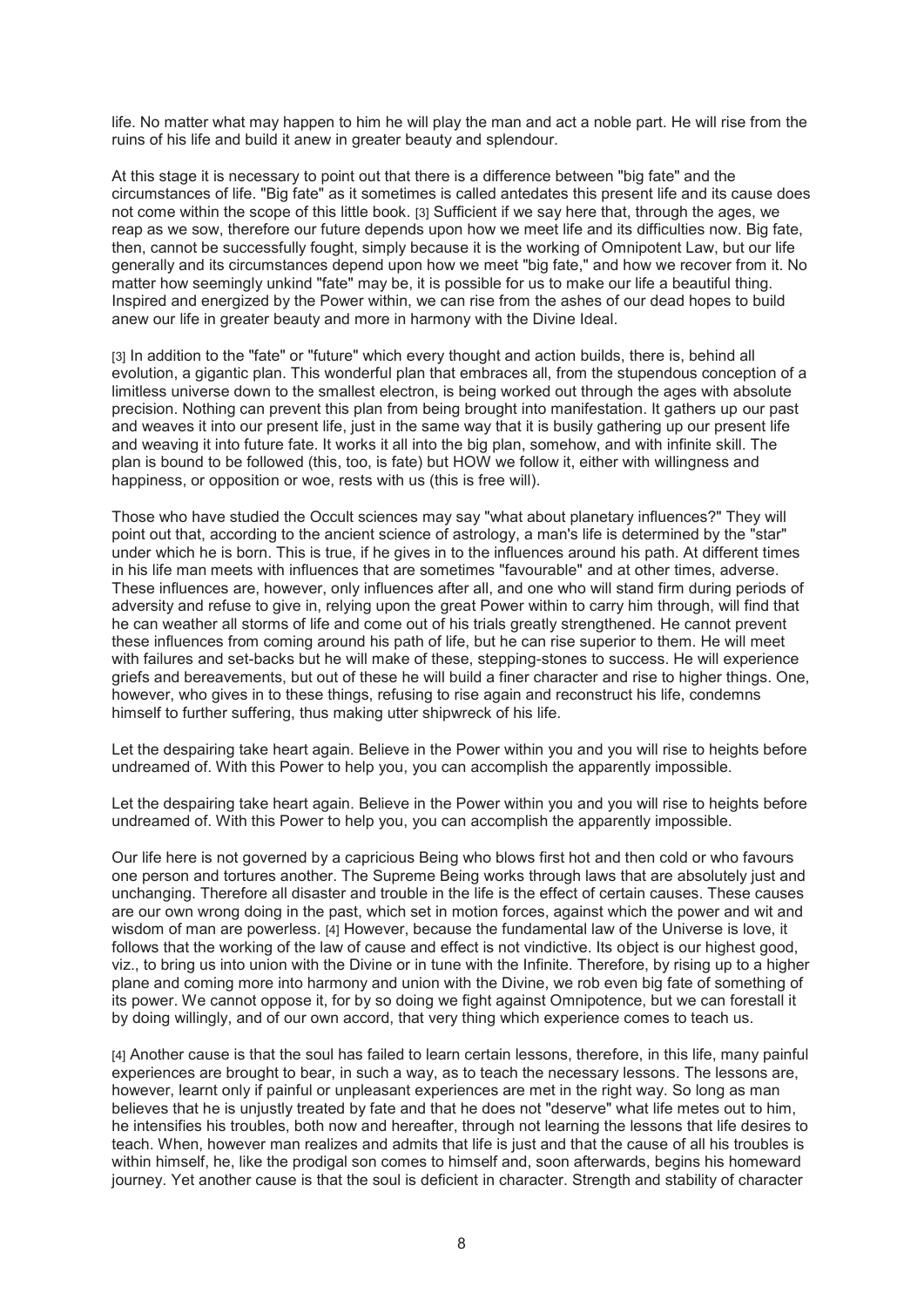can be built up through the soul meeting trouble and difficulty. Again it must be pointed out that they must be met in the right spirit.

It will be seen then, that our future depends entirely upon the way we think and act in this life. Our future lies in our own hands. If we violate the law of love in this life, we create disaster and suffering for the future, which will have to be met, in the form of "big fate" of a painful character, some day. Therefore, by right thinking and right doing now, we not only ameliorate conditions in this life, but we also create a future that will be more harmonious and freer than anything we have experienced hitherto.

It is also necessary to point out that, even in this life, some of its big disasters are the result of thoughts and actions committed during this present existence. A youth or young man may commit a folly that brings, in after life, a terrible retribution. Or he may do another man a grievous wrong and years afterwards someone else does the same wrong to him. It is always an eye for an eye and a tooth for a tooth on this plane of cause and effect, but the Great Way Shower, by His teaching of the power of love, enables us to rise above these lower things and live a life of harmony and peace.

 $-(-)$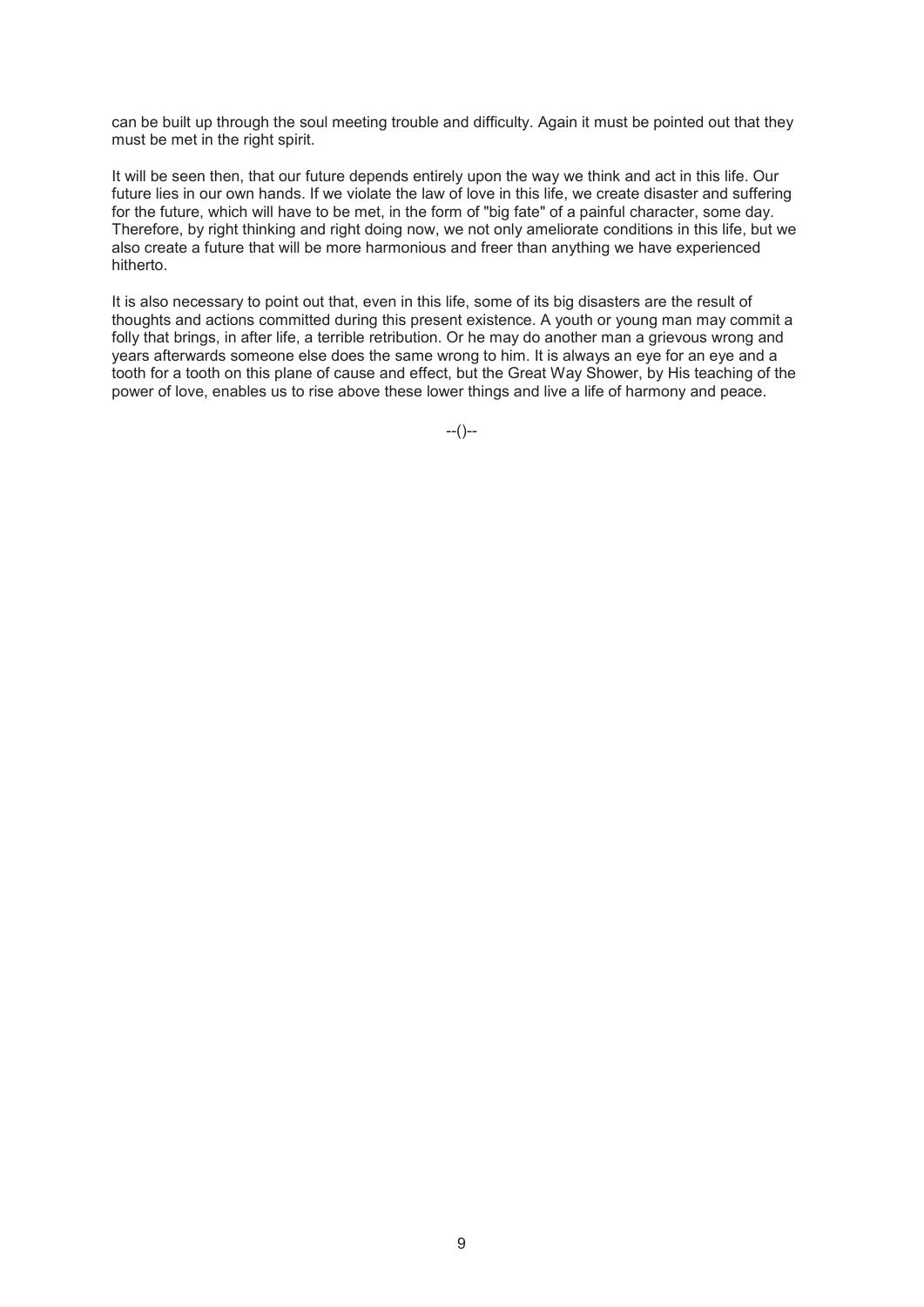#### **Cause And Effect**

Man is the cause of the disasters in his life. He reaps through the ages exactly as he sows. Life is perfectly just and rewards every man according to his works. The fate of the present is the reaping of his sowing in, it may be, a distant past. Therefore, the disasters and sufferings of this life, must not be attributed to the interference of a capricious and unreasonable God, for the truth is, they are due to the exact working of a perfectly just law. Fate, once created, is irrevocable. It can neither be fought nor evaded. By fighting against fate, man merely smashes himself to pieces. To do so, is equivalent to running his head against a stone cliff: the harder he charges, the greater the damage to his head- but the cliff is unaffected. Fate, although largely self-created, is really the Divine purpose of life: therefore, to resist it is to fight against God. Fate, again is not punishment, in any vindictive sense, it is the drawing together of certain remedial experiences, through which the soul can learn the lessons it has failed to learn in past ages and thus attain wisdom. The object of fate is the highest good of the individual, although it may entail suffering and painful experiences.

Because the disasters in man's life are due to past wrong doing, it naturally follows that his future depends upon the kind of life that he lives to-day. If, in the past, he has created for himself a sequence of events and experiences, from which it is impossible for him to escape, it is obvious that his future lives depend entirely upon how he lives the present one. It will be seen that if man can learn the lessons of the present life, and live in such a way as to cease creating trouble for the future, he is beginning to climb the Path of Liberation, which is the road all advanced souls have to follow, or, rather, have the privilege of following. By following this path, man ceases to be bound to the wheel of fate.

This little work does not teach reincarnation, but its teaching is based on a belief that man, in reality, is a spiritual being, a Divine Spark from the Sacred Fire. Spirit being immortal has no beginning or end therefore always lives. This present life is one of countless experiences, each one of which helps to build up character. There is no death, but only changes from one vehicle to another. There is no beginning, or end, or time in reality, these are mere limitations of the human mind. It is impossible for man to die: he can only leave his body. He cannot kill himself, try how he will: he can only force himself out of his body. Man must always go on, whether he likes it or not: he proceeds through the ages, reaping exactly as he sows.

We have already seen that man cannot avoid or fight successfully against fate, but that he can become free from the wheel of fate by living a life in harmony with Divine Law. [5] At this point it is necessary to point out that most of man's troubles are not caused by fate at all, but are due to his fighting against or trying to resist the great plan. If the experiences of life are resisted, or an attempt is made to evade its discipline, troubles and difficulties will repeat, becoming more painful and insistent until their lesson is learnt and the life changed accordingly. Therefore man has it in his power greatly to improve his present life, as well as to create a far better future, simply by living his life to-day in harmony with Divine Law. Further, it is necessary to point out that all thought and action have an immediate as well as a far reaching effect. It is true that the full effect of life here is not reaped until after our little course on this plane has been run, but great differences are effected in the present life nevertheless. The way a youth makes use of, or throws away his opportunities, either makes or mars, to a very large extent, his adult career. Opportunities, once allowed to pass, can never be recalled. Sins committed and wrongs done to our fellow men have an unpleasant habit of repeating themselves in a reversed way later in life. For instance, a man may get on in life, and, in his selfish climb, may trample on one weaker than himself, ruining him and driving him to despair. Years afterwards, he will probably be treated in exactly the same way by someone stronger and more favourably situated than himself. Therefore, there is an immediate sowing and reaping that finds fruition in this life. By "immediate" is meant, within the compass of this life. The reaping may be delayed ten or twenty years, but in the writer's experience, it not infrequently comes. "Whatsoever a man soweth, that shall he also reap." Those, therefore, who think that life is not just, and who whine and complain about the way they are treated, are simply increasing their own troubles. Until man realizes that the cause of all his troubles is within himself he can never do anything to remedy matters, because, obviously, the only thing that is required is for him to change within. Man has to become changed within before his life can be altered. His thoughts, his ideals, his attitude towards life must all become transformed.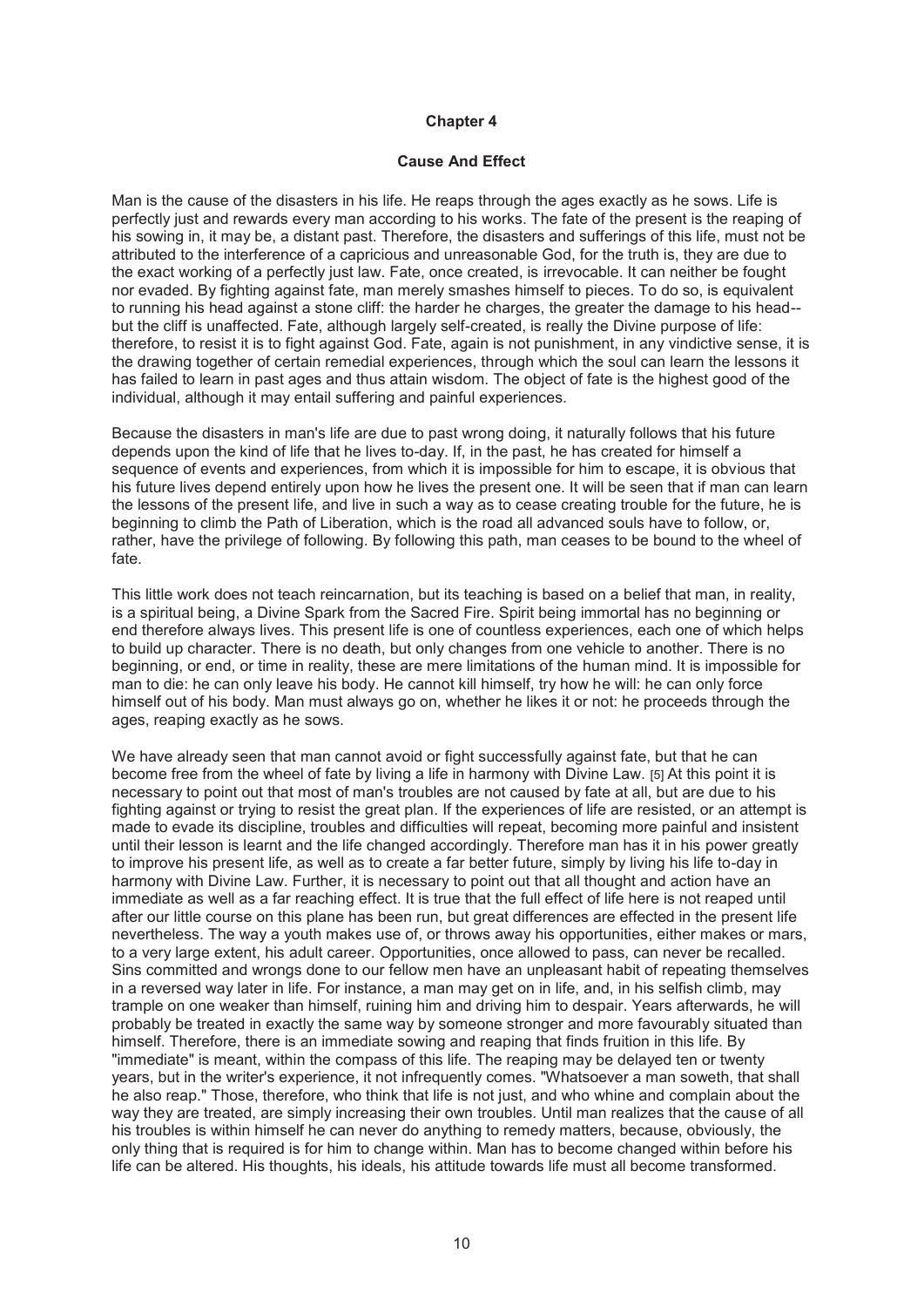When this change has been effected, he not only begins to repair his present life, but he creates a fairer and nobler life for the future.

[5] This is the inner secret of all esoteric teaching. The new birth, or regeneration, means the awakening of the soul to conscious immortality. The old self, that was bound to the wheel of fate and the plane of cause and effect from which it could never free itself, owing to the fact that it was continually binding itself to the wheel afresh, through following selfish desires, dies, and a new self is born. In other words, the consciousness is raised from the plane of sin and death, of sensuality and desire, of restriction and captivity, to the higher plane of Spirit, where man realizes that he is a son of God. He discovers that the Divine Spark within is his true self. He realizes also that he has always lived--in his real Spiritual Self. Beginning and end, like change and decay, belong purely to the material plane and have no place in Reality. They form part of this present three dimensional existence but have no reality. Endless being is the reality. Anything short of this is mere illusion. It is not necessary, therefore, to believe in the theory of reincarnation or that all our experiences must of necessity take place on this plane. Sufficient to know that we can never die, that we cannot escape from ourselves, and that to neglect seeking with all our heart for union once again with our Divine Source, is merely to prolong our sufferings.

Man, then, has to change. His desires and aspirations, instead of being directed towards hate and evil must be transformed to love and good. Instead of wallowing in lust and selfishness he must lift himself to higher and better things. How can this be done? It cannot be accomplished by the finite man at all, but it can be achieved by the Infinite Power within. It is only when man realizes his oneness with the Infinite and believes that Omnipotent Power is at his disposal, that the Spiritual Power within becomes available. So long as man has doubts and fears or disbeliefs, this special power is not available. It is his, but his state of heart and mind prevents him from either realizing the presence of the Power or making use of it. Before the machinery of a workshop can run it must be connected up with the engine room. In the same way, man, before he can live the new life, must become one with the Infinite Life and Power.

Entering this new life of power, does not take away life's experiences, its trials, troubles and adversities, but the change within does prevent the creation of unnecessary troubles and suffering. Also even a so-called unkind fate loses much of its power to wound, for the higher man rises into union with God and Infinite Love, the less power it has in his life. It still operates, but it fails to wound so deeply, for man, seeing with illumined eyes, knows that it is good that has come to bless; and not evil that has come to slay. Painful fate loses its power to hurt when man ceases to resist it and meets it with open arms, seeking to learn the lessons that it has to teach.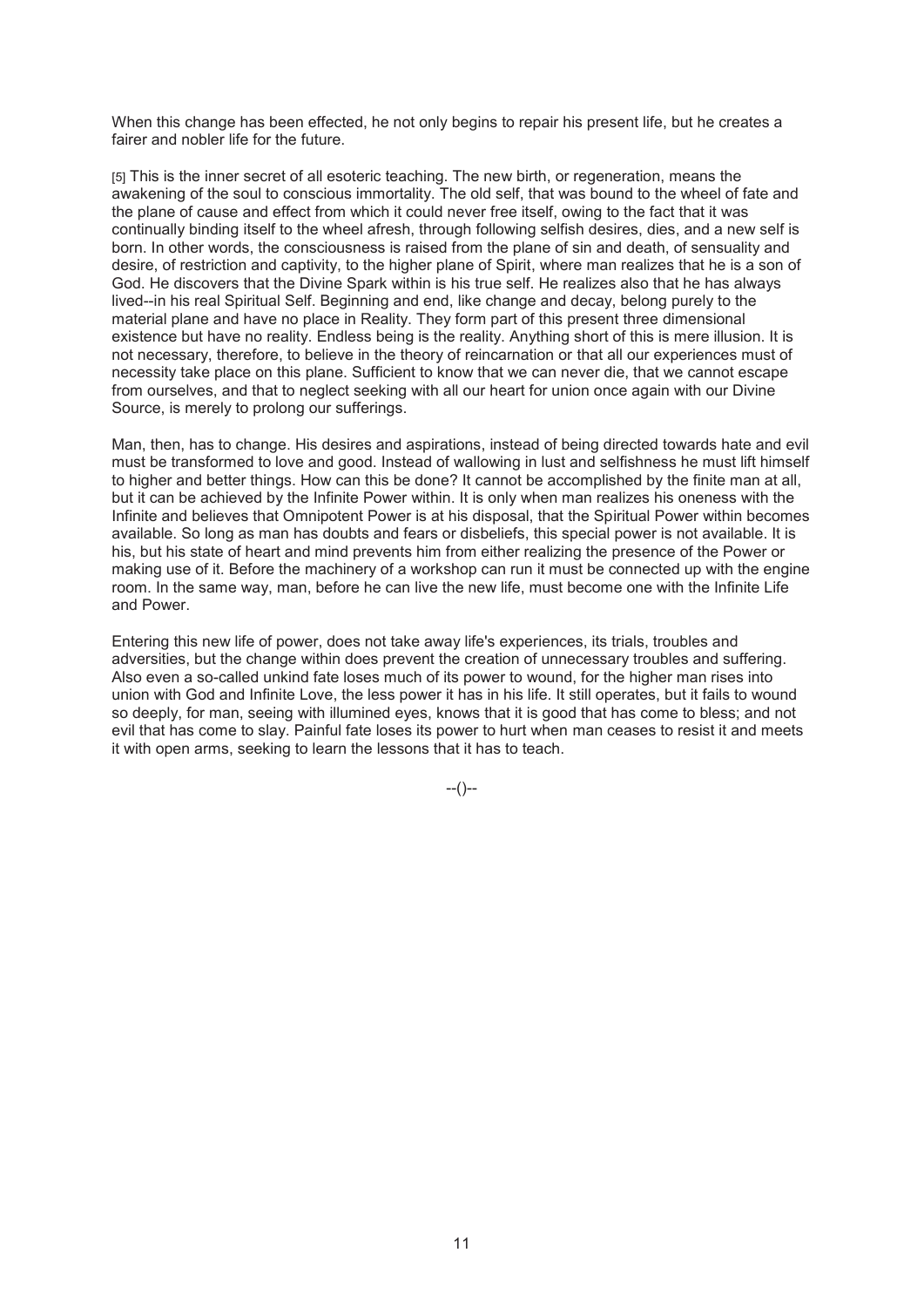#### **Success**

What is meant here by success is the achievement of something worth while, that shall make the world better and richer, and add something to the common good. Our sphere in life may be very humble, but if we overcome our own weaknesses, help others along life's pathway, and do our daily work better than we need, our life cannot be other than successful. If, at the end of our life, we can be thankful for it, realizing that we have made the best possible use of it, we have achieved real success.

Success, to the unillumined, may mean the accumulation of wealth and the winning of fame. Yet those who give up their lives to the acquirement of these things are the greatest failures in life. They gain wealth, it is true, but they find that their money can buy only those things that bring no satisfaction: that it cannot purchase for them any of the things which are really worth having. Success of this hollow kind, can be won, but at too great a price. The greatest Teacher of all once said: "For what shall it profit man, if he shall gain the whole world and lose his own soul?" What does it profit a man if he "gets on" at the cost of happiness, health, joy of living, domestic life, and the ability to appreciate Nature's beauties and simple pleasures?

Yet man must be a striver. He must be for ever seeking better things and to express himself more perfectly. One who drifts through life, making no effort to rise to better things, is not worthy of the name of citizen. Man, if he is to be worthy of the name, must be for ever striving, overcoming, rising. Failure in life is always due to weakness of character. It is only strong characters who can resist the buffetings of life and overcome its difficulties. The man who would make his life worthy of respect and who would rise to high achievement and service, will be confronted by difficulty at every turn. This is as it should be, for it weeds out the weaklings and unworthy aspirants, and awards the spoils to those who exhibit faith, courage, steadfastness, patience, perseverance, persistence, cheerfulness, and strength of character, generally. Success, especially material success, is not, in itself, of much benefit to the one who wins it. It does not satisfy for long, but it is valuable in other ways. For instance, success, based on service, is a benefit to the community. If, it were not for successful people of this type the ordinary man in the rut would have a bad time. Also, the winning of success builds up character. One who would be successful in the battle of life, must be prepared to be tested and tried in every possible way. One who survives them all is built up in character in almost every direction. Even in his success, however, he will be tempted and tried. One who is engaged in the harsh struggle of business, or who takes part in public life, may, if he does not watch himself very carefully, become hard and callous. Of all failures this is probably the worst. One who succeeds in other directions and becomes a "hard man," is, after all, a sorry failure.

Again, people of the successful, striving, climbing type, are tempted far more than those who are afraid to venture and who remain in the valley of mediocrity. This is true, not only of those who seek to climb the steep path of spiritual attainment, but also of those who are successful in mundane affairs. In each case, they have placed in their keeping great powers and influence such as the ordinary man little dreams of. This is a grave responsibility, for if these powers are used for self-aggrandisement the results are disastrous. Thus, those who climb, are beset on all sides by temptations of a very subtle kind, which, if yielded to, will ruin the life and do grave injury to the soul.

Life is a continual battle. To the ordinary person it is generally a fight with circumstances and the ordinary difficulties of life which are very important in his eyes. The more advanced soul is not troubled much by these things--he rises above them--but he is tempted and tried to a much greater degree, and in a far more subtle manner. Those who think that by following a certain "cult" or "ism," they will be able to have an uneventful walk through life are merely deluding themselves. As he learns to overcome the difficulties of life which baffle the ordinary individual, he will be tempted and tried in other and more subtle ways. This is because life is not for mere passing pleasure, but is for the building up of character, through experience. Therefore, one who would succeed must be strong, and wise and patient. Those who aspire to make their lives really worth while: who desire to serve their fellows more perfectly: who want to build up character through experience and overcome all their weaknesses, inherited or otherwise, must look within for power and wisdom.

It must be pointed out, however, that man must not use his spiritual powers for selfish purposes and self-aggrandisement. There is an immutable law, which has been known to the inner teaching all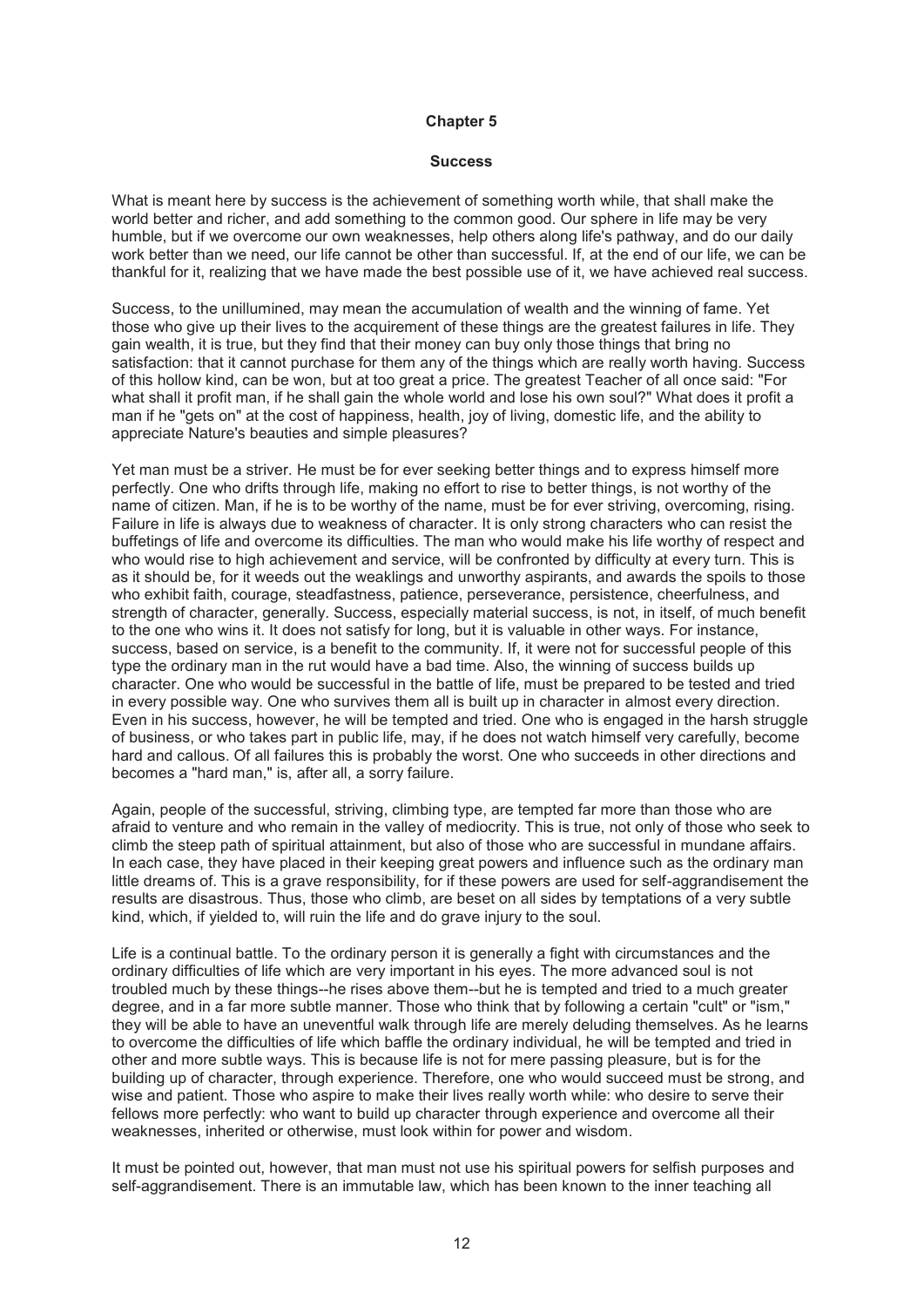through the ages, that forbids the use of spiritual powers for the creation of wealth or even of daily bread. Jesus was subject to the same spiritual law, and was tempted exactly in the same way as we. The tempter said: "Command this stone that it be made bread." If Christ had turned the stone into bread, He would have failed in His great mission, but He knew the law. There are thousands of people to-day who are trying, not only to turn, by the mis-use of their spiritual powers, stones into bread, but also into motor cars, fat bank balances and lands and houses. Such are heading to disaster, for they are working against the combined Spiritual Power of the Universe. The Enemy of Souls offers those who have learned to tap the inexhaustible Power of the Universe, and who have discovered that they are sons of God, wealth, power, pomp, the applause of men--the glittering things that perish--if only they will mis-use their God-given power. Like Jesus, they must refuse. They must put service before self, and give instead of grasping.

Thousands are being taught to-day to force their human will upon life and to use occult powers for the acquisition of wealth and power. They are taught to enter the Silence and demand "what they want." "How to get what you want" is the slogan of these modern teachers. Not merit, not service, not giving, but demanding, compelling by human will-power and by the use of occult forces. This is another device of the Enemy of Souls, and it is taking tens of thousands of seekers for Truth out of the Path. This subject is dealt with more fully in a separate chapter.

If, however, man's ambition is to serve and to give, instead of to grasp and to grab: if, also, he seeks success through merit and not through the mis-use of his spiritual powers, he can go forward and the Power will go with him and will help him. When once the Power has been aroused, man must cease all purely selfish striving, although, of course, there will still be much selfishness in his motive. He must seek his success through service and through following noble aims: through merit and a fair exchange, instead of trying to wring success from life, no matter who may suffer thereby.

Further, when this Power has been brought into expression it must only be used in love, for if it used otherwise it will destroy the user. Again, the Power must not be used by the finite human will, but an endeavour must be made to find what the Will of the Whole is, and to work in harmony with it.

Behind each life is the Divine Will and Purpose. Each life is perfect as it is imaged in the Universal Mind. The highest success, indeed, the only true success, is to live the life according to the great Cosmic Purpose, or, in other words, as it is imaged in the One Mind.

Do not imagine, however, that it is the Will of the Universal Mind that man should be a failure or lacking in achievement. Far from it, for we have only to contemplate the Universe to see that the Infinite Mind is for ever achieving and that it never fails. Man, too, must succeed, but let him mix wisdom with his ambition, and work for the benefit of the Whole, rather than for any purely selfish purpose.

It is natural for man to "get on" in life, to a moderate extent. [6] In order to "get on" he must become more efficient, and thus serve life and his fellows better. Therefore, there is no harm in success of this kind. It is natural and laudable also for one in poor and unlovely surroundings to have an ambition to raise himself to better circumstances. It is only right that he should desire to make life brighter and better for his wife and family. So long as he indulges in ambition wisely, and if he seeks success through better service to his fellows, his is a laudable purpose. If, however, he does not curb and control his ambition but allows it to "run away" with him, he will lose all real joy in life, and, at the last, when it is too late, learn, to his sorrow, that his life, through too much "success," has been a failure.

[6] It must not be deduced from this that the author deprecates large achievement. There must always be the few who have to bear huge responsibilities. The real success of the lives of these great ones depends entirely upon their MOTIVE. If they seek merely power, fame and self-aggrandisement, then their life, no matter how it may APPEAR otherwise, can be only a failure. If, however, their motive is SERVICE, then their life is truly successful, no matter how it may appear to be otherwise.

The writer's experience has been that it is necessary that we should always be progressing, achieving, overcoming and endeavouring to succeed. One of the greatest laws of the Universe is progress, therefore it is fatal to stand still. We must go forward, we must achieve, we must accomplish things. If we do so, we may find that many things which cost us much effort, and hard work are not worth the having, yet all the time we are learning, through experience, and are being strengthened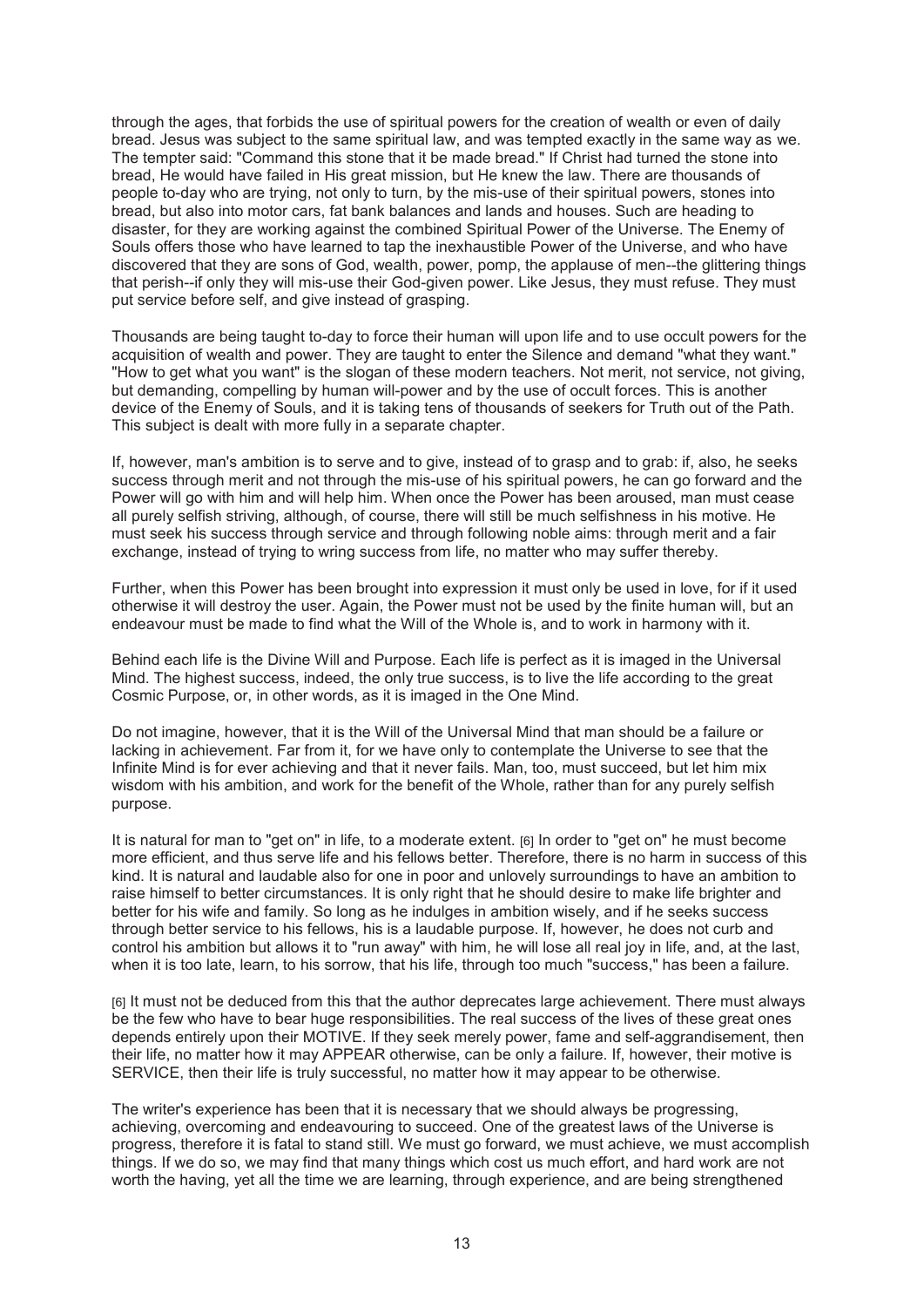and prepared for greater things. Through repeated failure to find true satisfaction we arrive finally at true knowledge, wisdom and understanding. We are wise then, if, with the world at our feet, we can be satisfied with a very moderate material success, and turn our attention and aspirations to higher and better things.

In concluding this chapter let it be pointed out that success and achievement will not drop ready made from heaven into your lap. All who succeed are gluttons for work, toiling whilst others play and sleep. All teaching to the contrary is erroneous. To think that success is going to come to you when it is unmerited, simply because you make use of "affirmations" or employ mental "treatments," is folly of the first water. On the other hand, to use the inner forces in an occult way, so as to compel material things or "success," so-called, in any shape or form, to come to you, is black magic. One who stoops to such practices becomes a black magician, earning for himself a terrible retribution. There is only one way to succeed in the affairs of life, and that is by raising oneself to greater usefulness and service. By doing things better than they have been done before, by bearing greater responsibility, you serve humanity better, and therefore merit success. "It is more blessed to give than to receive," said the Master, and this is true even in the practical and material affairs of life. First, you must give better and more valuable service: in other words, deserve and merit before you expect to see it materialize. You must sow before you can reap: you must become too big for your present position before you are capable of occupying a larger one. You must grow and expand in every possible way, and as you grow so will your success increase. Outward success is only a reflection, so to speak, of what you really are, and a result of greater and more valuable service to humanity. It requires great effort and determination to get out of the rut, but so long as your ambition is not ignoble or selfish, there will be found within you power sufficient for all your needs.

To win success, either in the hurly-burly of life, or the more difficult path of spiritual progress, demands imagination, vision, courage, faith, determination, persistence, perseverance, hope, cheerfulness and other qualities. These are all to be found within. All these qualities lie more or less dormant within, and can be called into expression if we believe that Infinite Power is ours.

Again, however, must the warning be repeated that this Power must not be used for selfish selfaggrandisement, still less may it be used, or, rather, mis-used, either to influence or dominate others. If this Power is mis-used the results are terrible and disastrous. Therefore, use the Power only for the achievement of good and noble aims and in service which shall enrich the life of your fellows, adding to the common good. Having arrived at this stage you must go forward. There can be no holding back. Ever onward, the Divine Urge is sending you, to greater achievement and accomplishment. Just as surely as the planets must revolve round the sun and fulfil their destiny, so also must you go forward. See to it, then, that your aims and ambitions are based upon eternal wisdom, for upon this does your whole future depend.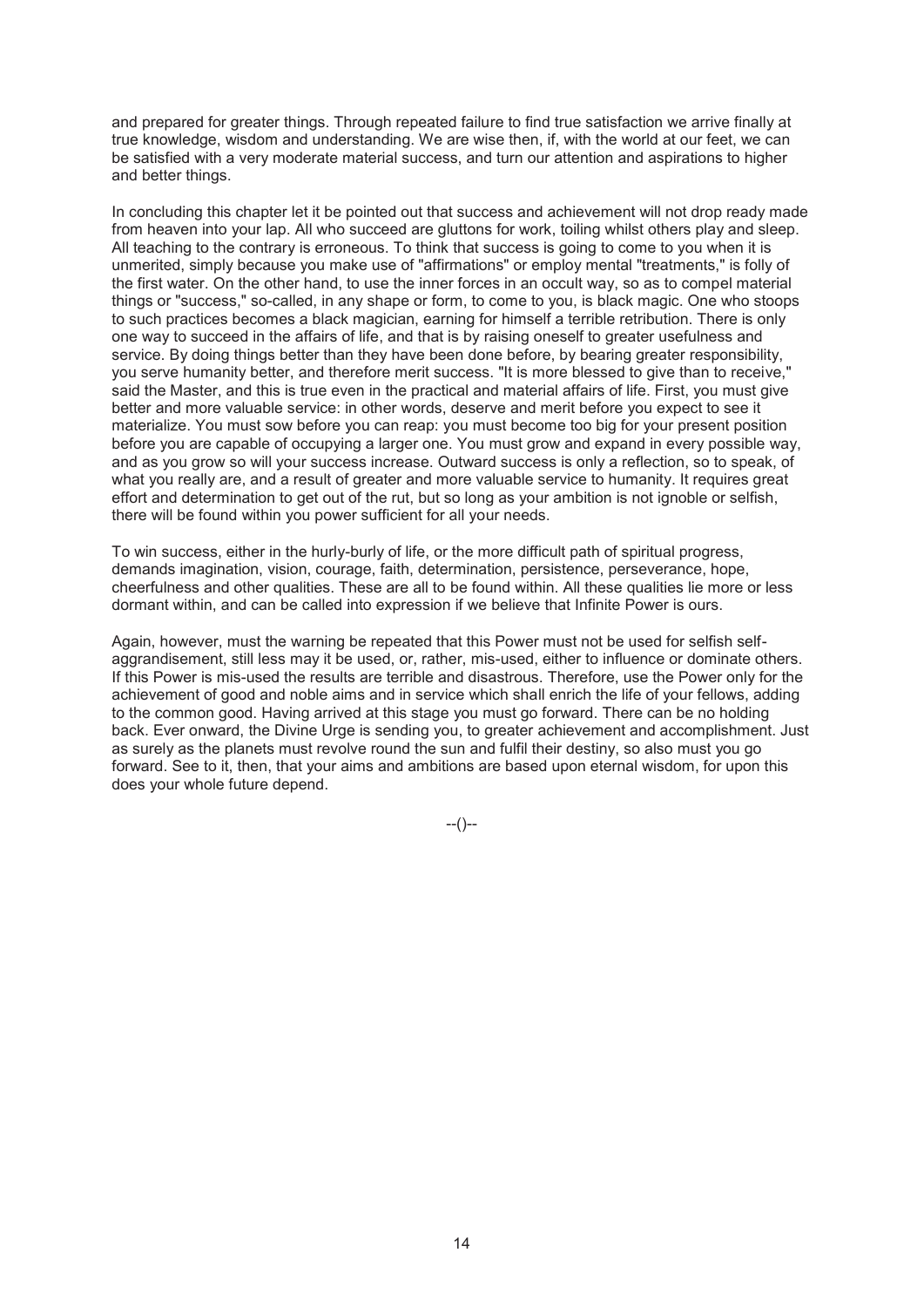#### **Health**

It is impossible, in a little work of this description to explain why it is that one person inherits a weak and ailing body and another enjoys a strong and robust constitution. Sufficient for us here to notice that the days of rude, rugged health are passing, and that man is becoming more highly strung, nervous and psychic in his make-up. The old type of rude, unconscious health was due to the animallike nature of man, which caused his body to be governed more completely by the instinctive mind. Less evolved humans are not affected, apparently, by the mental storms, psychic changes, and spiritual disharmonies that disturb the health of the more evolved types. We have an illustration of this in the case of some forms of insanity. The patient "goes out of his mind," with the result that his bodily health becomes wonderfully good. The instinctive mind takes control of things, and rude, robust animal health is the result. When the patient was sane and his mind filled with worry, ambitions, plans, cares, lusts, hates and griefs, he was probably very far from well. This would be due to the disturbing effects of his thoughts and uncontrolled emotions. When, therefore, his conscious mind gave way and he became happy in an imbecile way, he ceased to think of these disturbing things, with the result that the instinctive, animal mind was able to work undisturbed.

It is of no use sighing for "the good old times," when people were rugged and strong in the way that savages are rugged and strong, for evolution has decreed that man shall change into a higher and more nervous and sensitive type. In this sensitive type wrong thoughts and emotions quickly produce pain and suffering. The majority of people do not know what good health is. Not only do they suffer from minor ailments, such as headaches, indigestion, rheumatism, neuritis, but they also never feel hearty or completely well. They are strangers to the joy of living. Life does not thrill them: nothing quickens their blood: they have no moments of vivid ecstasy--in other words, they do not live, they merely exist at a poor dying rate.

Again, the majority of people are susceptible to infectious diseases and epidemics, yet, if they were really well, they would be immune. Instead, however, of seeking immunity through health, they are seeking it through the use of vaccines and serums, thus adding to the burdens which the body has to bear. All attempts in this direction are bound to end in failure, for, as fast as one disease is suppressed another one will appear.

Many people look upon disease and sickness as inevitable, yet the truth is that health is the normal state and ill-health an abnormality. In tracing back ill-health to its source, we find, first of all, that it is due to disobedience of natural law. Large numbers of people break nearly every known natural law of health, and are surprised that they become ill. Yet the wonder is that they are as well as they are. Yet, while obedience to nature's laws and the use of nature-cure methods will carry us a certain part of the way, we find that there must be causes even deeper than those which are physical. We are confronted by the fact that there are many people who obey every known physical law of health, who bathe, exercise, breathe, eat and drink scientifically, who adopt nature-cure methods instead of drugs and serums, who yet cannot find health. Therefore we must search deeper and go to the mind in order to discover the cause of ill-health.

When we look to the mind we find a prolific cause of sickness. Man thinks himself into ill-health and disease. It is well known that thinking about disease and sickness produces them in the body. People who are for ever thinking about disease, illness, operations and other morbid subjects, become a prey to these things. Those who believe that sickness is inevitable, manifest it in their life. Morbid thinking produces a morbid state of the body, causing it either to fall an easy prey to infection or to break down into chronic ill-health, or even disease. Allowing the thoughts to dwell upon morbid things is a sure way to sickness and invalidism.

Man is not only made ill by his own negative thoughts and emotions, he is also under the hypnotic spell of the race mind. "The God of this world hath blinded the minds of them which believe not." We are all under the spell, more or less, of a huge illusion. The evil, disease, sickness and other imperfections that we see and experience, have no reality, in reality, but have an existence in unreality. [7] Although they are not real in a real sense, yet they are terribly real to this present limited consciousness. By realizing the truth, and by thinking and living in its light and power, the hypnotic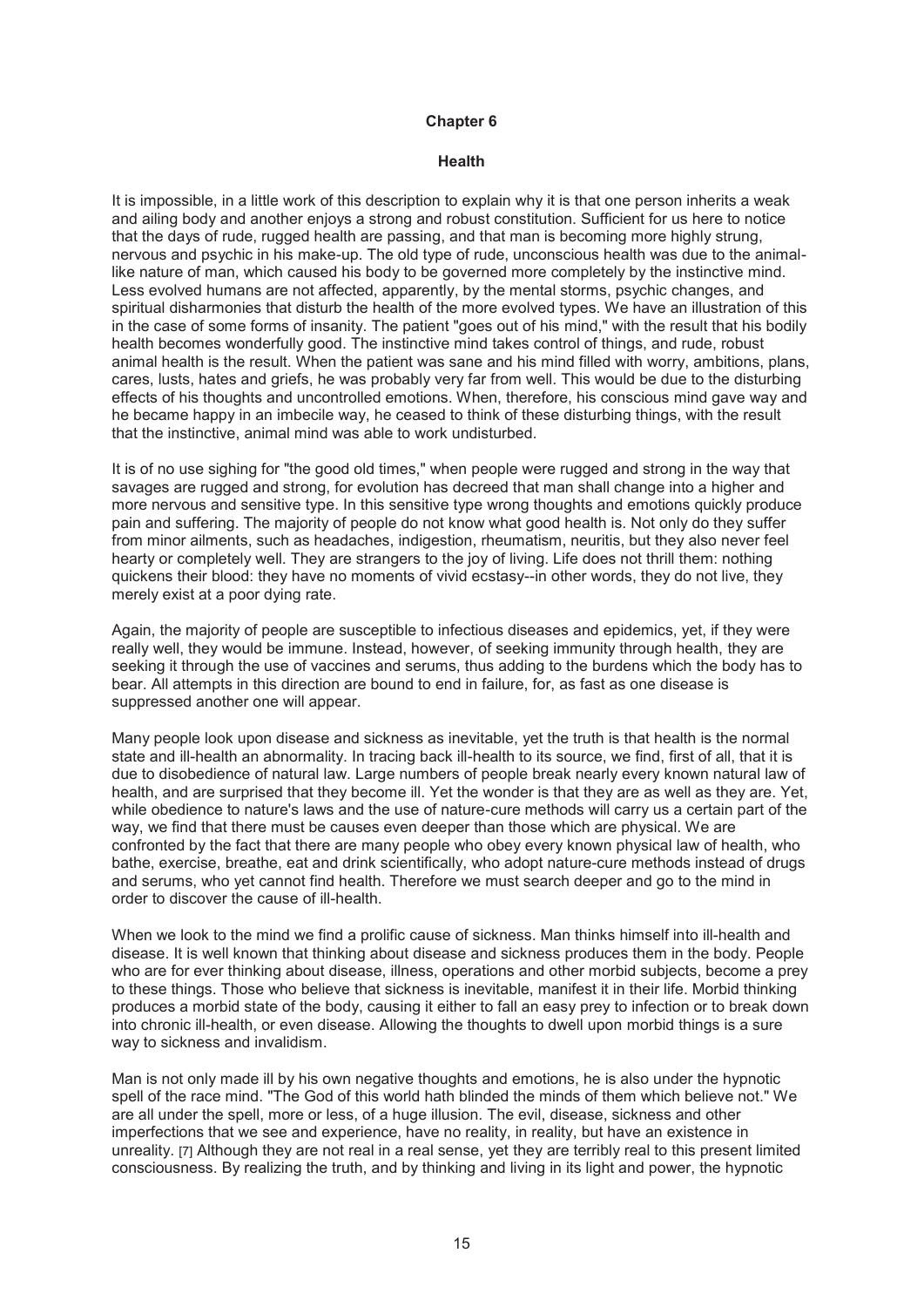spell becomes broken, not completely, else we should not grow old, but to such an extent that a state of greatly improved health can be enjoyed.

[7] For a fuller explanation of this metaphysical statement see Science of Thought Text Books, Nos. I. and II.

We are also hypnotically affected by suggestion, which reaches us from a thousand different sources. The conversations of friends and acquaintances, affect us adversely. Their belief in disease and sickness as realities, and in its inevitableness, colours all their conversation, and, unless we guard against it, this unconsciously affects us. Newspapers, magazines, books, all steeped in the same error, also influence us unless we have become too positive to be affected. From innumerable sources it is subtly suggested to us that disease, sickness, infection are realities that cannot be evaded, and to which we are prone. The effect of all this, putting it in simple and elementary language, is to divert the life power into wrong channels, thus producing disease and ill-health in place of perfection. The normal state of health has to give place to an abnormal state of disease or sickness. The normal health-state is, however, restored when Truth is realized, and the life lived in Its light and power. Absolute Truth and Perfection stand behind all the illusion and imperfection of the sense life. It is by realizing the Truth and the perfection of the Reality, and by establishing the thoughtlife in Truth, so that our thoughts cease to be negative and based on error and illusion, that health is to be found.

It is often said that ill-health is the result of sin. It is, for thinking about disease, sickness and ill-health, believing them to be inevitable, is one of the greatest of sins. The way of life is to walk (think and act) after the Spirit (which is perfect, whole, immortal and incorruptible) and not after the flesh (corruption, disease, sickness, death). By thinking "after the flesh" we dishonour God who is absolute Wholeness and Perfection, and cut ourselves off from the Divine Life and Power.

But there are other ways by which wrong thinking destroys the health. Thinking thoughts of lust is a prolific cause of unhappiness, sickness and nervous disease. The divine forces of life are directed into a wrong channel, resulting either in indulgence and inevitable weakening of body, brain and will, or in repression and its consequent nervous diseases. If the thoughts are allowed to dwell upon impurity, evil results must follow in some form, either in action or ill-health, or both. Thought must be controlled and reversed continually. Not repressed, but reversed, be it noted, for there is a tremendous difference between the two. Repression creates nervous trouble, but by reversing or transmuting the thoughts the life becomes transformed, and the bodily health greatly improved.

Further, indulging in thoughts of hate, resentment, ill-will, fear, worry, care, grief, and anxiety, produces ill-health, and, by lowering the tone of the body, lays it open to infection and disease. We therefore see that the state of the mind and the character of the thoughts are important factors which cannot be ignored. It is useless to treat either ill-health or disease if they are merely the external effects of hidden causes of the mind. In order to effect a cure we have to get back to the cause of the trouble.

Thought control [8] is a great assistance. Substituting a right or positive thought for a wrong one, will, in course of time, work wonders in the life. In the sub-conscious we have an illimitable power of extraordinary intelligence. According to our thoughts this wonderful power either builds up health, harmony and beauty in our life and body, or just the reverse. The power is good, the intelligence is apparently infinite, but it goes where-ever our thoughts direct it. By our thinking, therefore, we either create or destroy, produce either good or evil. If, therefore, all our thoughts are good, positive and constructive, it follows that both our body and our life must become built up in harmony and perfection. The question is, can this be done? It can be done if we have the desire, and are willing to discipline ourselves and persevere in the face, often, of seeming failure. Some readers may say, at this point, that they have no desire to be so frightfully good, that they are not prepared to give up lust, impurity, hate, anger, malice and thoughts and emotions of this kind. Very well, if this is so, they must go on and learn, through suffering, the lesson which they refuse to learn willingly. Others may say: "Yes, I want to control my thoughts, but how can I cease to worry when I have so much about which to worry, and how can I cease to hate when I have been so deeply wronged?" This brings us to an even deeper cause of ill-health than that of mind, viz., the attitude of the heart. Our scriptures tell us that "as a man thinketh in his heart so is he." By "heart" is meant the soul or feeling, desiring part of man. It is here where the conflict between the self-will and the Divine Will, between the desires of the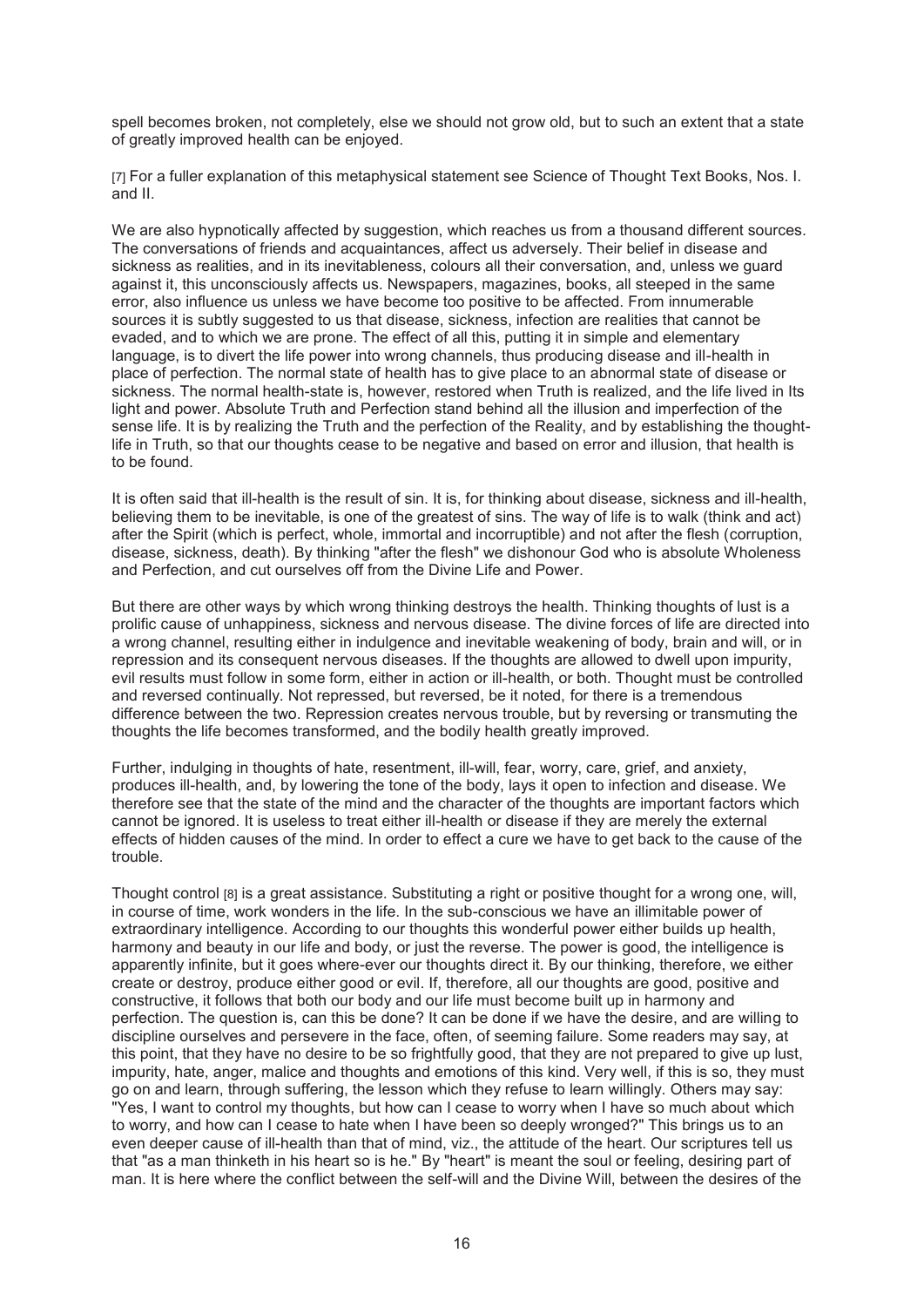flesh and the longings of the Spirit take place. The real root cause of all unhappiness, disharmony and ill-health is spiritual, and not merely mental or physical. The latter are contributory causes, but the former is the fundamental cause. Spiritual disharmony is, in reality, the cause of all ill-health and disease. Until spiritual harmony is restored, man is a kingdom divided against itself, which, as our Lord said, cannot stand. Healing, then, must be of a spiritual character. Until this harmony exists there can be no overcoming of hate thoughts, fear thoughts or worry thoughts, and until these are overcome there can be no true healing. Our Lord's healing was a gracious healing of the Spirit. It restored inward harmony by forgiving sin, by changing the heart's desires, by bringing the will of the subject into harmony with the Divine Will of the Whole. Our Lord's healing was not accomplished by means of suggestion, neither was it achieved by human will power; it was done by a bringing into harmony of the heart and desires and will with the Divine Will. At the same time there must have been a revelation of the truth that the Will of God is love, wholeness, joy and perfection, and not disease, sickness and misery.

[8] See also "The Power of Thought" by the same author, published by The Science of Thought Press, Chichester.

Mental healing does not become possible until we have made our peace with God. Until we have surrendered entirely to the love principle, we cannot overcome our hate thoughts and malice thoughts or resentment thoughts, by transmuting them into thoughts of love. Until we surrender to the Divine Will and leave all our problems to the Infinite Mind, we cannot cease to worry and fear. Mental discipline and thought-control are necessary after this inward change has taken place, for we all have to work out our own salvation, but the essential thing is the inward heart surrender in love and trust. So long as we hate our brother, or fear what the morrow may bring forth, or worry about the things of this life, we can never be well. When, however, we have become attuned to the Divine Harmony, and have learnt to control our thoughts and emotions and to transmute fleshly and material desires into loving service, a state of wholeness is the inevitable result. Old, deeply-seated disorders die away, and a steady improvement in the state of health takes its place.

In order to regain health it is necessary to raise oneself up continually to the Divine Ideal of health, harmony and perfection. But this is useless if there still remains a clashing of the personal will with the Divine Will, or if there is any hate, malice, envy, or fear in the heart. The will must be surrendered to the greater Will (this, in reality, is our highest good, for the fulfilment of the Divine Will is the happy destiny of man): the heart must forgive and be filled with love; fear must be cast out, and replaced by confidence and complete trust, before we can enter into that happy, care-free, restful state which is necessary for healing. Health is harmony--a delicate balance and adjustment between spirit, soul, mind and body. This harmony is dependent entirely upon the greater harmony between ourselves and God. So long as there is a conflict of will, so long as there is hate or resentment, so long as there is selfishness or while there is fear, this harmony cannot exist. Therefore, the bed-rock cause of health is spiritual harmony, all healing being a restoration of harmony between man and his Divine Source. When this harmony is restored, man is no longer a kingdom divided against itself, for he becomes established in unity: he works with the Universe and the Divine Laws of his being, instead of against them. The Divine Life and Power flow through him unimpeded, promoting perfect sub-conscious functioning. His thoughts become cleansed at their source ("Create in me a clean heart, O God, and renew a right spirit within me," "Cleanse Thou me from secret faults"). He becomes free from the hypnotic spell of the race mind: his eyes, through the influence of the Divine Spirit, become opened to the Truth; therefore he is no longer blinded by the Prince of this world. In the Divine Union he becomes free. (In Christ all are made alive).

The subject of grief and its effect upon health has purposely been left to the last. No amount of right thinking will prevent bereavements in this life. These form part of the necessary discipline of life, and it depends entirely upon how we meet our trials whether they shall be hurtful or the greatest possible blessing. By rebelling against life's discipline, griefs become hurtful, but the hurt is not in the bereavement itself, but in the attitude of the mind and heart. Until the soul is able to drink the cup of sorrow willingly, and say "Thy Will be done," bereavement is hurtful, destroying both health and happiness. The cause of the hurt is, however, in the hardness of heart, and not in the bereavement itself. There must, therefore, be submission and an acknowledgment that the discipline is necessary. This does not imply, however, a weak giving-in to grief and mourning. One who has been bereaved can never, it is true, be the same again, for he or she becomes more chastened, more loving, more sympathetic, richer and more mellow in character. The loved one can never be forgotten, but that is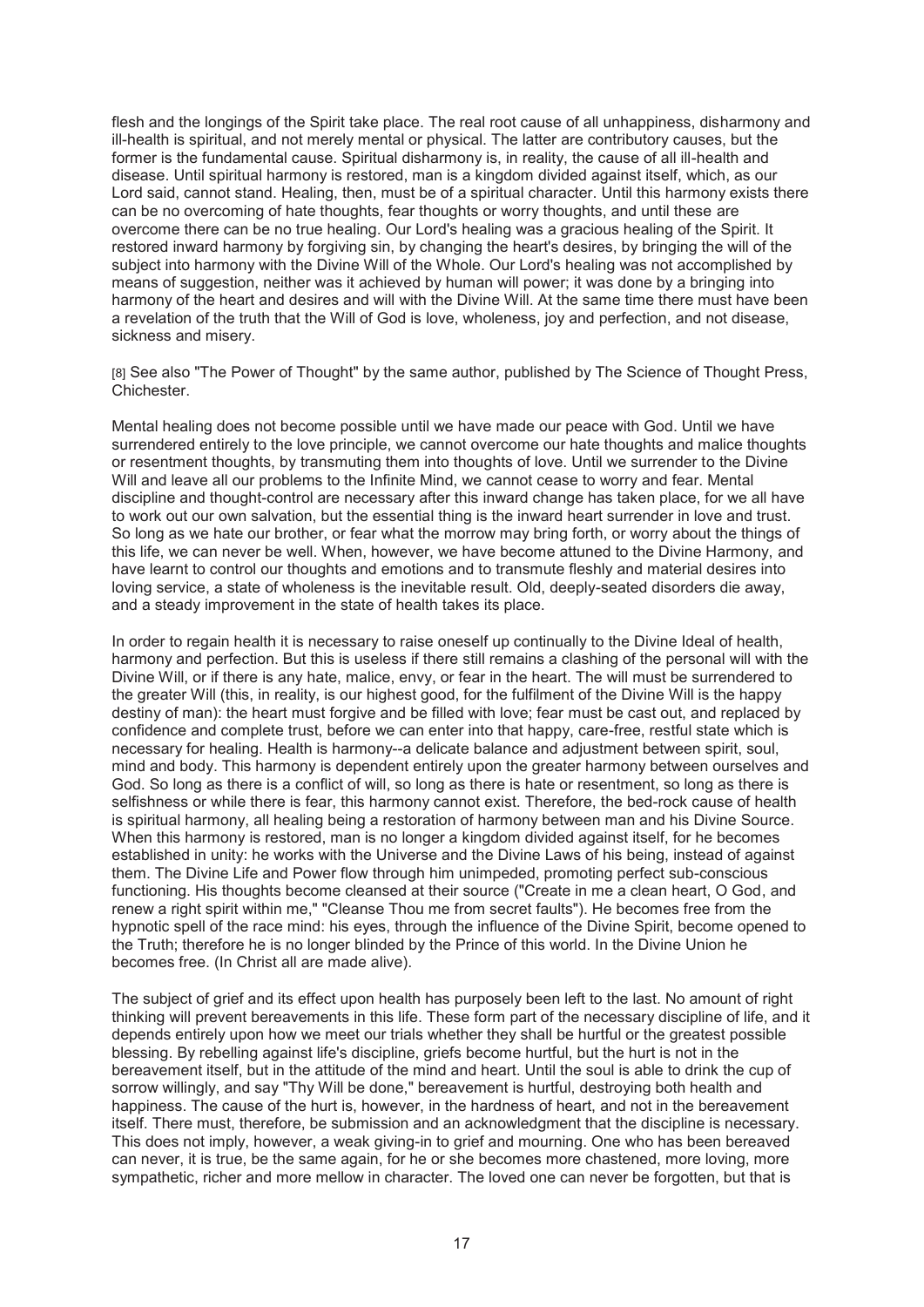no reason why the heart should be bowed down by grief and the life made desolate by sorrow. In such cases true religion, not religiousness, is the only thing that can satisfy the soul, harmonize the mind, and heal the body. To be established in Truth, knowing that all is well: that God makes no mistakes and that there is, in reality, no death but only change, is the only way by which bereavement can be made to be a blessing in disguise. When this stage is reached, grief is overcome, death being swallowed up in victory. The only panacea for all life's troubles is conscious harmony with our Divine Source and the Divine Will and Purpose which desire only our highest good.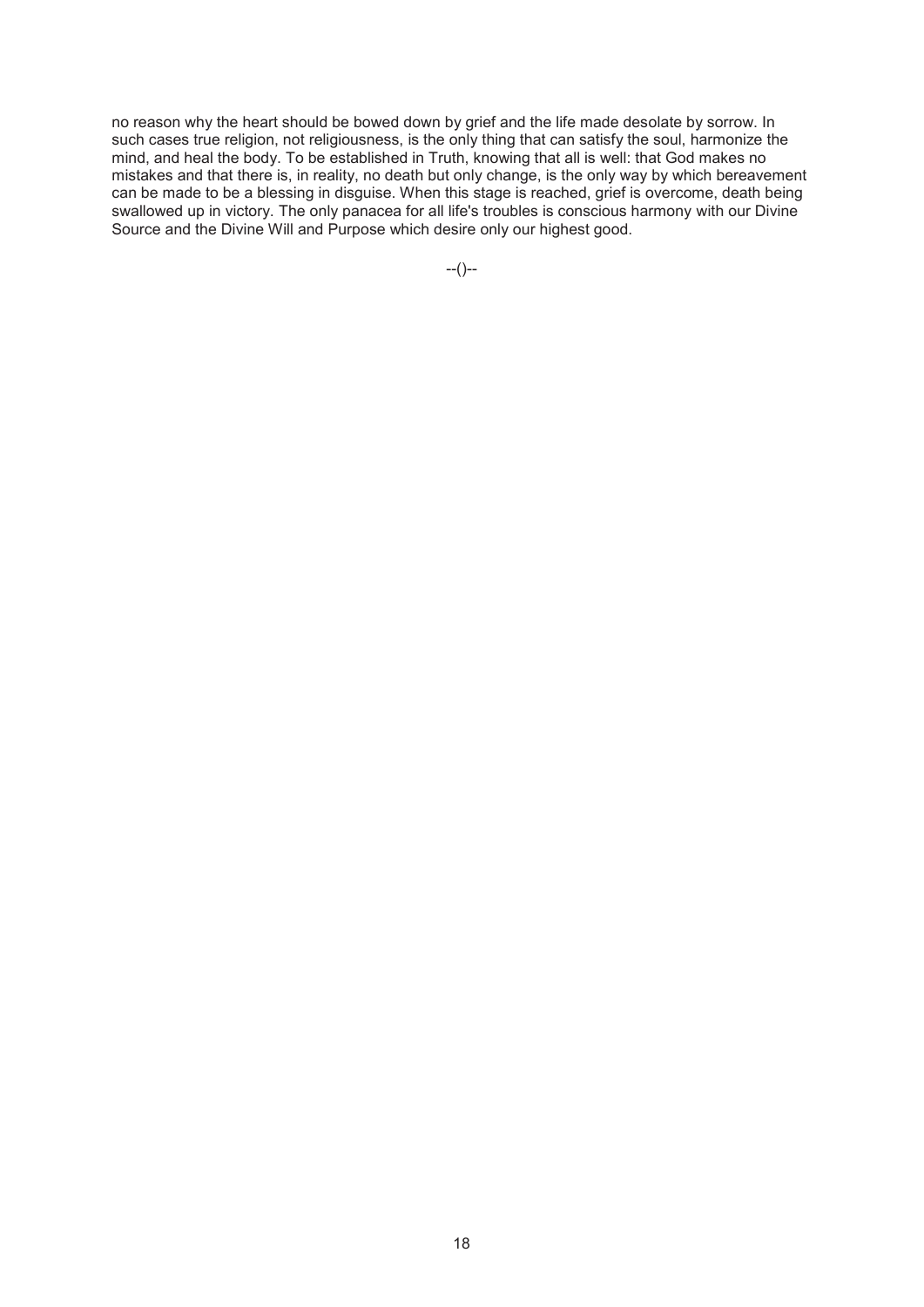## **The Secret Of Abundant Supply**

It is a metaphysical truth that the outward life is a reflection of the thought life. Our life is affected by our habit of thinking and attitude of mind, in two ways: first, all our actions are unconsciously influenced by our thoughts, thus helping to bring into manifestation, or attracting to us, an environment that corresponds to our thoughts. [9] Secondly, we discharge or emit an influence, silent and invisible, that no doubt affects other people. They are probably not aware of it, but they are either repelled or attracted by this silent influence. Thus, if our thoughts and mental attitude are of the wrong type, not only are our actions affected thereby, but also we exert a silent influence that assists in driving the right type of friends, opportunity, success and every possible good away from us. The reverse also is equally true. By right thoughts and a correct mental attitude we naturally attract to us all the good of which our present life is capable.

[9] This may seem, at first sight, to be a sweeping statement, but two homely illustrations will prove its reasonableness. First we will take the case of a man committed to prison for law-breaking. His environment is obviously due to his wrong actions, the latter being the offspring of his thoughts, for all actions spring from thoughts. Next let us take the case of a man who is the trusted head of an efficient business. Obviously his position is the result of his actions, for he has climbed to it by hard work and faithful service, all due in the first place to constructive thinking and a right attitude of mind.

The Bible tells us that as a man thinketh in his heart so is he. It is equally true to say that as a man is, so does he think, and, that as he thinks, so do his outer life and circumstances become. Therefore, as a man is, so is his environment. This may sound rather metaphysical, but it is really quite simple, and proof meets us at every turn. Take a man from slumdom and put him in nice surroundings, and note what happens. Very soon he either drifts back to a slum or turns his new house into a slum dwelling. Take a man of a higher type, and put him in a slum, and soon he will either leave the slum or change his slum dwelling into a more decent habitation. Put a slut in a mansion, and she will turn it into a pigsty, but put a woman of a higher type in a hovel and she will make it clean enough to entertain royalty. Therefore, before you can change a person's environment it is necessary to change inwardly the person himself. When a man becomes inwardly changed and filled with new ambitions, ideals and hopes, he, in course of time, rises above his sordid surroundings and attracts to himself an environment that corresponds to his new state of mind. It would be useless to tidy up the house of a slut for her, for she would soon make it like a pig-sty again, but if you could get a new ideal of neatness, cleanliness, order and spotlessness into her mind, she would not rest satisfied until her immediate environment corresponded, in some measure at least, to her mental ideal or image.

Very often, the failures of a man's life, and its disharmonies and poverty, either comparative or real, are outward symbols of his weakness of character. He may have ability in plenty, but he may lack application or steadfastness, and thus he fails in all his undertakings, and has to be kept by his wife and daughters. He will assure you that his circumstances are due to ill-fortune, but the actual cause of his failure is in his character, or, rather, lack of character.

If, therefore, a man's poverty and lack, or financial difficulties are due to weakness of character which manifest in his work and dealings with others, in the form of inefficiency, poor service and bad judgment, it follows that he, himself, must change before his circumstances can be permanently altered for the better. The difficulty in dealing with unsuccessful people is in getting them to realize that they, themselves, are the cause of all their troubles. [10] Until, however, they do realize this, their case is hopeless, and it is impossible to help them, but when they acknowledge that the fault is theirs, they can be shown that there is a remedy for their ills and a way out of their difficulties, by means of self-improvement. Let them then search for hidden weaknesses, and build up those weak places in their character, such as lack of grit, determination, steadfastness, persistence, patience, probity, decision, which are the cause of their troubles, and they will find that their circumstances will gradually change for the better. Everything comes from within--first within, then out, this is the law--therefore the change must always take place within.

[10] See also "The Fundamentals of True Success," by the same author and published by The Science of Thought Press, Chichester.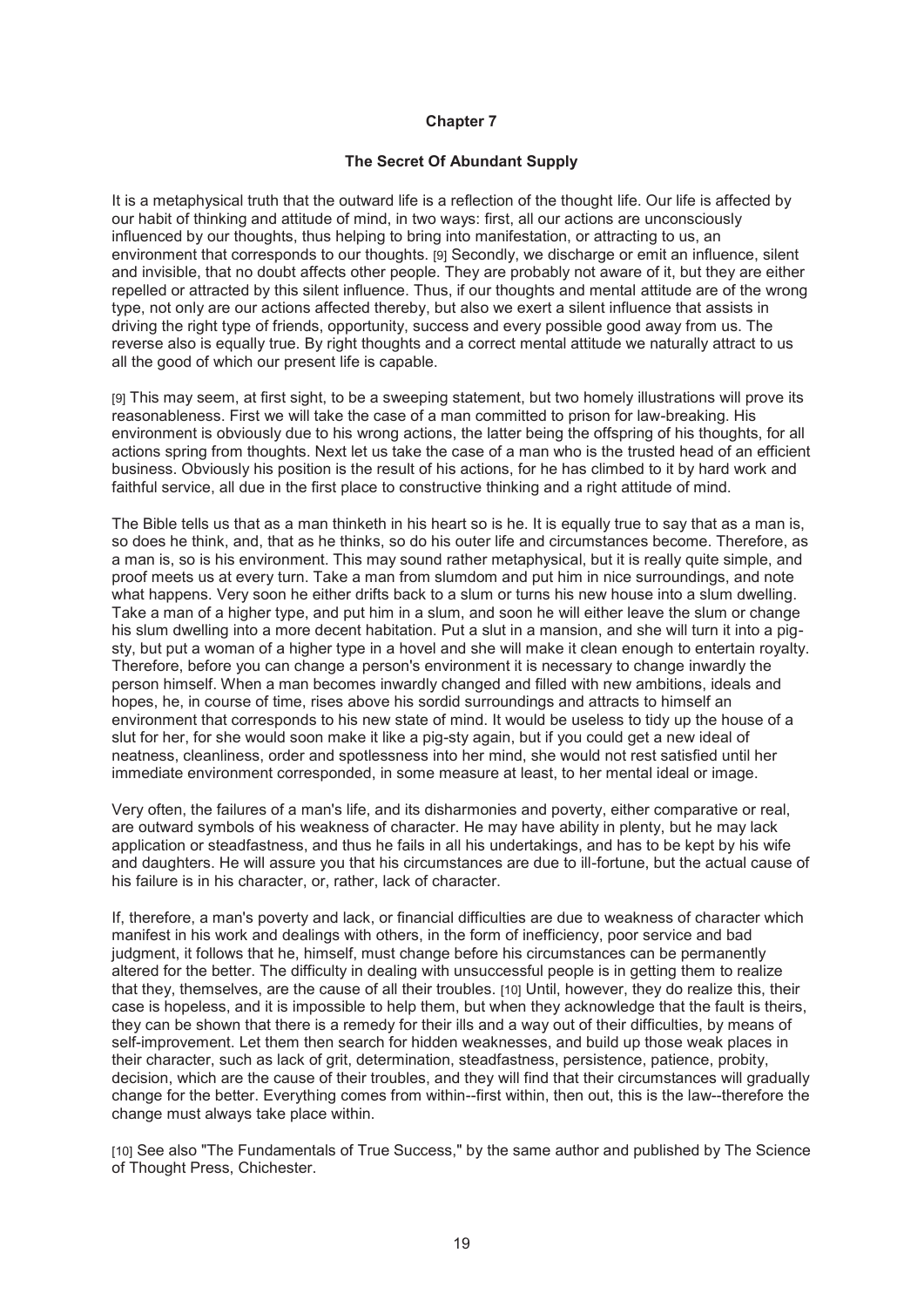Going more deeply into the subject and becoming more metaphysical, it is necessary to point out that the cause of all manifestation is Mind. We have already seen that a man's mind and character are reflected in his circumstances; now let us think, for a moment, about the Mind that is Infinite. The whole universe, which is, of course, infinite in extent, has its origin in the Divine Mind, and is contained within this Infinite Mind, just in the same way that you can hold a mental picture in your own mind. God's Universe, as it is imaged in the Divine Mind, is perfect. We see it as imperfect, because we only receive a finite sense-perception of that which is perfect and infinite, from this forming, in our minds, an image that is necessarily imperfect and finite, which we project outwards, and, not knowing any better, think is real. But the universe, as imaged in the Divine Mind, and as it actually is in reality, is both infinite and perfect: it is also infinitely perfect. There is no poverty or lack in a universe that is infinitely perfect, whole and complete in the Divine Mind. Poverty and lack have their origin in the mind of man: they have no place in the Mind of God.

We cannot, in a little elementary work of this kind, go more deeply into this extremely fascinating subject. Sufficient if we say here that the only Reality is infinite perfection and wholeness, therefore there cannot be any lack at all (in reality). The obvious lack and poverty that we see around us are the product of the human mind. Those who live in a consciousness of poverty and lack, go through life closely fettered by limitation. They can never escape from poverty, it dogs their footsteps like their shadow. In fact, it is a shadow or reflection, in the outer life, of their state of mind and mental attitude.

On the other hand, those who live in a consciousness of sufficiency, are not troubled about supply. Their circumstances reflect their type of mind and mental attitude. It does not follow that they will be rich, for many of them prefer to live from hand to mouth, and quite large numbers of people have no desire whatever to possess wealth of any kind, but they have no worry about supply, for their needs are always met by sufficiency.

Many of our readers look upon the possession of wealth as an iniquity. Personally, I do not see how, at this stage, it can be altogether avoided. Capital is necessary for the conducting of business and for the carrying out of enterprises, but, as far as the hoarding of wealth is concerned, I certainly think that it is both unwise and unnecessary. There is nothing more deadening to the spiritual life than riches. There is always hope for the drunkard and the harlot, but it is most difficult although, of course, not impossible, for one who is burdened by wealth to enter the kingdom of heaven. Some are able to do so, but they are allowed to enter simply because they hold their wealth as of no importance, merely as something of which they are stewards for a season.

The hoarding of wealth is just as unnecessary as poverty. They are both based upon a fundamental error. This error is in thinking that all supply, being material, must necessarily have a material source: that it is limited in quantity, and therefore must be grabbed at and fought over. The truth is, of course, that the source of supply is Spiritual, and therefore without limit; consequently, one who realizes the truth has no thoughts of poverty or lack, and ceases to fear it. On the other hand, he has no incentive to hoard or to grab wealth, for of what use are riches to one whose supply is for ever assured?

All who enter into this truth regarding supply, either despise riches or hold them very lightly indeed. They cease to have any desire for wealth. Why should they have any such desire? People hanker after wealth because they fear poverty with a deadly fear, and long for wealth because they think that its possession would release them from their fears. When, however, they know the truth, they also KNOW that their wants will always be supplied, therefore they no longer desire wealth and its cares and responsibilities.

Wealth is just as abnormal as poverty. Our Lord showed this to be the case by choosing to be poor (but not in poverty) and by His teaching in the Sermon on the Mount. What Jesus promised was adequate supply, but not wealth or riches, to those who had sufficient faith in their "Heavenly Father." Many people live this planless life of utter dependence upon their Spiritual Source. They never become rich, but all their needs are supplied. Something always arrives in time to meet their requirements. Such a life requires a very live and active faith, but its results are as certain as the rising of the sun.

An understanding of the truth regarding supply is a necessary foundation for the faith without which the planless life is impossible. It is necessary to know the utter falseness and unreality of poverty and lack before we can trust in Divine Providence or the working of Spiritual (at the same time, mental)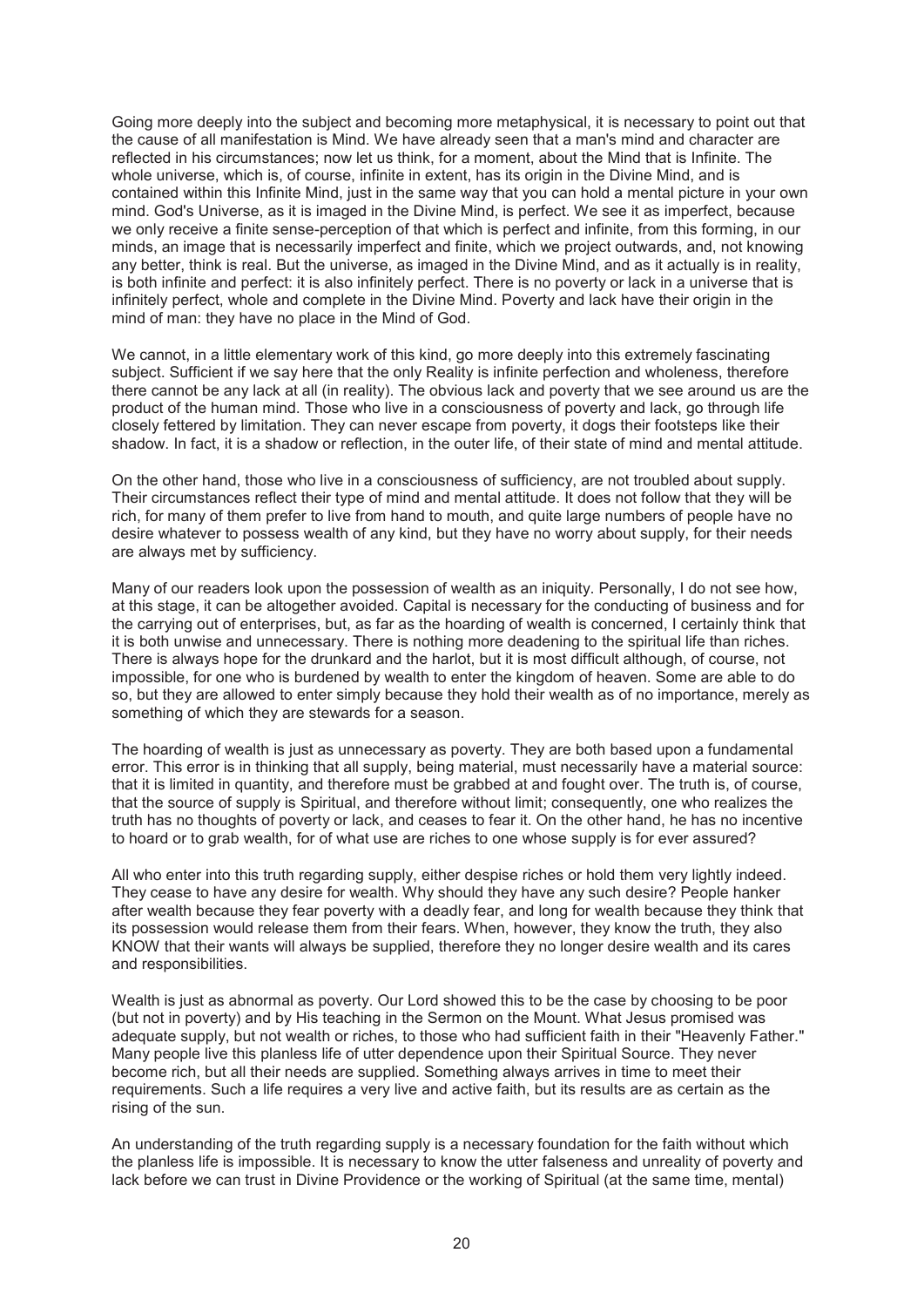law. It is necessary to know that the universe is Spiritual: that God is Spirit, in whom we live and move and have our being, and that because we are a part, very small, but yet a part, of the Whole, all our wants, all through the ages, must be supplied. Supply, sufficient for all our needs, is the reality. Poverty and lack, the product of lack of faith, of fear, of ignorance, of weakness of character, have their origin in the human mind, and are the unreality--the negative which has no permanence or reality.

When we have learnt the truth, it is necessary to live in the Consciousness of it, and to think and act and praise God as though sufficiency were already ours. Not to spend money that we cannot afford to spend, nor to incur debt, but to live mentally in an atmosphere of abundant supply. We have to remember that the change in consciousness must take place first and become well-established, before its effects can be seen to manifest in the outer life.

The entering of this higher consciousness where we know and realize the truth, viz., that the Source of all our supply is Spirit, and that the Divine Source is limitless, is not easy, although it is less difficult to some than to others. It demands constant mental activity and watchfulness: it requires persistence and perseverance in right thinking, yet it is possible to those who are in earnest. By living in the consciousness of God's Supply and exercising a lively faith, the life becomes affected, principally due to both conscious and unconscious change of action.

Having dealt with the esoteric or inner side of the subject of supply, I will now treat it more from the outer or practical side, the latter being, of course, just as important as the former.

The teaching of this chapter does not discourage industry and thrift, far from it. After the Lord Christ had fed the five thousand, all the leavings were carefully collected so that nothing should be wasted. This is in accord with Universal law. There is a law of economy both in the natural and spiritual worlds. Nature appears, on the surface, to be very wasteful and prodigal, but, actually, she never wastes anything, if it can be avoided. Therefore, the action of the disciples was in accord with universal law. What a lesson for us! To be careful and saving is a mark of superiority both in mind and character. The wastefulness of the helpless poor is notorious. Those who are "well to do" are far more careful and conserving than the very poor. There are exceptions, it is true, but the rule is that a man who cannot save money has not it in him to command success in life. Inability to deny himself certain things shows a weakness of character and lack of purpose which make success impossible. Two men that I knew very well built fortunes upon P5, which they saved out of meagre earnings. It is always the start that is difficult: if you cannot overcome the preliminary difficulties you have not the steadfast purpose to hold your own in the battle of life. On the other hand, once the initial difficulties have been overcome, it is not difficult to get your barque into the currents of prosperity. When once you realize that there is unlimited abundance in which you can share: when once you learn to live in the consciousness of this abundance, at the same time living within your present income and doing your present work as well as it is possible for it to be done, you have set out on the path to affluence. One who realizes and really believes that there is abundance and plenty for him, puts into operation a powerful law which will surely bring opportunity to him, sooner or later. Many, however, ruin their hopes by not knowing that for a time they must live a kind of double life. They must be opulent in consciousness, but careful and thrifty in actual practice. The time will come when their means will largely increase, then, if they are wise, they will live on part of their income, instead of living up to it. This will give them a wide margin for charitable purposes, for the taking up of further opportunities and for extensions. Many business men have to let golden opportunities pass, simply because they have saved little or nothing, owing to lavish private expenditure, or they have to let other people in to share their schemes who, in addition to taking a large share of the profits may prove a serious handicap and hindrance in other ways.

While in its essence, the Source of Supply is spiritual, it comes to us through material channels, and, in order to have a share in it, it is necessary to earn it. We have to give something in exchange for what we draw from life in the way of supply. We must give in order to receive, and what we give must be something that the world wants or needs.

The secret of supply is, then, to realize that there is unlimited abundance and to live in the consciousness of it, as completely as though no material channels existed, and, at the same time, to work as zealously and be as careful as though there were no such thing as spiritual supply. At the same time we must give the world something that it wants, or otherwise serve in some useful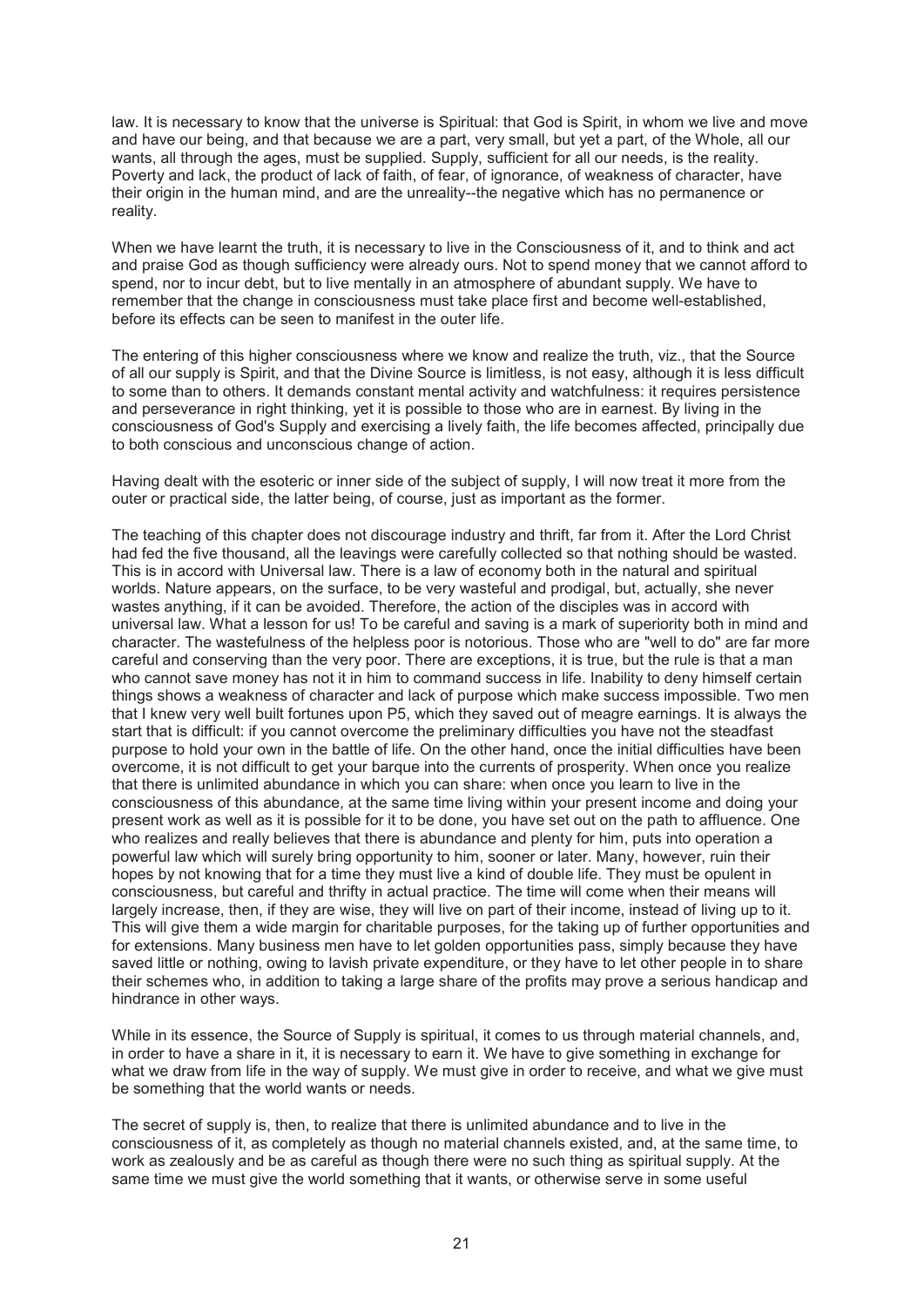capacity, exercising honesty, probity and justice in all our affairs. It is folly to expect abundance to drop ready-made in our lap; it must be earned by intelligent and faithful service. [11]

[11] This subject is treated fully in "The Fundamentals of True Success," by the same author. Published by The Science of Thought Press, Chichester.

Being a retired business man who started life with nothing, not even good health, I have looked at this subject from a business man's point of view. The principle applies, however, to every walk in life, and each reader can adapt the teaching of this lesson to his or her particular needs.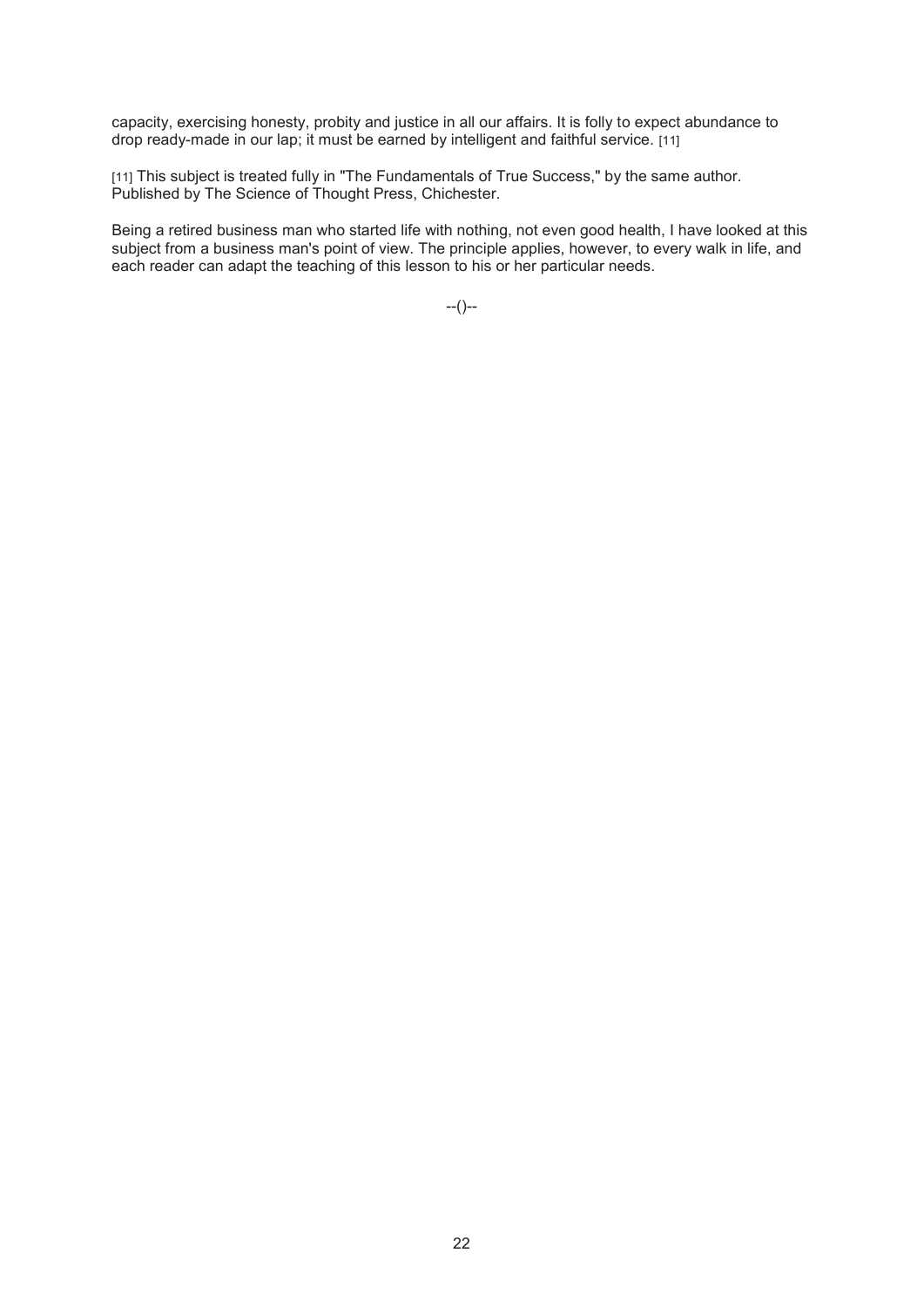### **The Powers And Limitations Of The Sub-Conscious Mind**

The sub-conscious mind is the mind of Nature. It possesses extraordinary powers and intelligence, but no inspiration. It is instinctive: it is animal: it is natural: but there is nothing god-like about it--it is of the earth and the physical plane. It can be described as the inner forces of Nature resident within our body. Having said this we have said nearly all there is to be said about the sub-conscious, yet this is the mind of which some people have made a veritable god.

The sub-conscious mind, if led aright, is a very good friend, reducing all repeated thoughts and actions into habit, which, in time, become settled and part of the very life itself. Thus, by conscious right thinking and conscious right action, a good habit is formed, which becomes, in course of time, practically automatic. This, of course, builds up the character, which, in turn, affects the life. It will be seen then, how important is the right use of this willing and faithful servant. It is no god, it has no inspiration, but it is a very useful servant, as we shall see.

Most of our actions or movements are done or made sub-consciously. The reason that "practice makes perfect" is that the sub-conscious mind learns to do the task, and, by so doing, takes it off our hands. How difficult it is to learn to drive a motor-car. How carefully, at first, we have to double declutch and obtain the right engine speed for a noiseless "change," yet, after a time, the whole action is performed sub-consciously. It is the same with pianoforte playing. Many players, some better than others, can play the most difficult classical music without consciously recalling it to mind. As soon as they try to remember the whole "piece" leaves them, but as long as they leave the whole matter to the sub-conscious (which never forgets) they can keep on playing. I and my conscious mind are not doing much of the actual writing of this book. We think the thoughts and have something to do with the formation of the sentences, but the sub-conscious mind writes them down. If I had to think of each word and letter, my task would be hopeless, and I should become half dead with fatigue.

The sub-conscious mind, however, is even more helpful, for it does the bulk of our thinking, and can be taught to do a great deal more. If we had to think everything out laboriously, according to the laws of logic, life would be unbearable. Instead of this our sub-conscious mind does the bulk or our thinking, and, if we give it a chance, will do it in an extremely accurate manner, strictly according to the laws of logic and without the slightest fatigue. The more that we train the sub-conscious to do our ordinary thinking for us, the less we suffer from fatigue. Fatigue is unknown to the sub-conscious mind, therefore we can never tire it or overwork it.

The sub-conscious mind can be made to do more and more work for us if we will delegate definite work for it to deal with. One who has learnt thought control, who can take up a matter, consider it in all its bearings, and then dismiss the subject from his conscious thought, is able to increase his efficiency a hundred per cent., and reduce his mental fatigue almost to vanishing point. Instead of laboriously working out his problems and worrying and scheming over them, he simply dismisses them to his sub-conscious mind to be dealt with by a master mind which works unceasingly, with great rapidity, extreme accuracy and entirely without effort. It is necessary, however, to give the sub-conscious every available information, for it possesses no inspiration or super-human wisdom, but works out logically, according to the facts supplied to it.

This great, natural, untiring "mind downstairs," as it has been called, is also capable of doing even more useful work still. A writer or speaker, or preacher can collect notes and ideas for his article, book, speech or sermon, and pass them down to his sub-conscious mind with orders that they be arranged in suitable order, division, sub-division and so on. When he comes either to write or prepare the notes of his speech or sermon, he will find all the work done for him, and all that he has to do is to write it down, entirely without effort or fatigue.

Again, a business man who has learnt to make use of his sub-conscious mind in this way, need not juggle or worry or fatigue himself by planning and scheming for the future. All that he need do is to submit the facts to the "greater mind downstairs," and all the planning will be done for him, entirely without effort, and far more efficiently than he would have done it through laborious conscious thinking.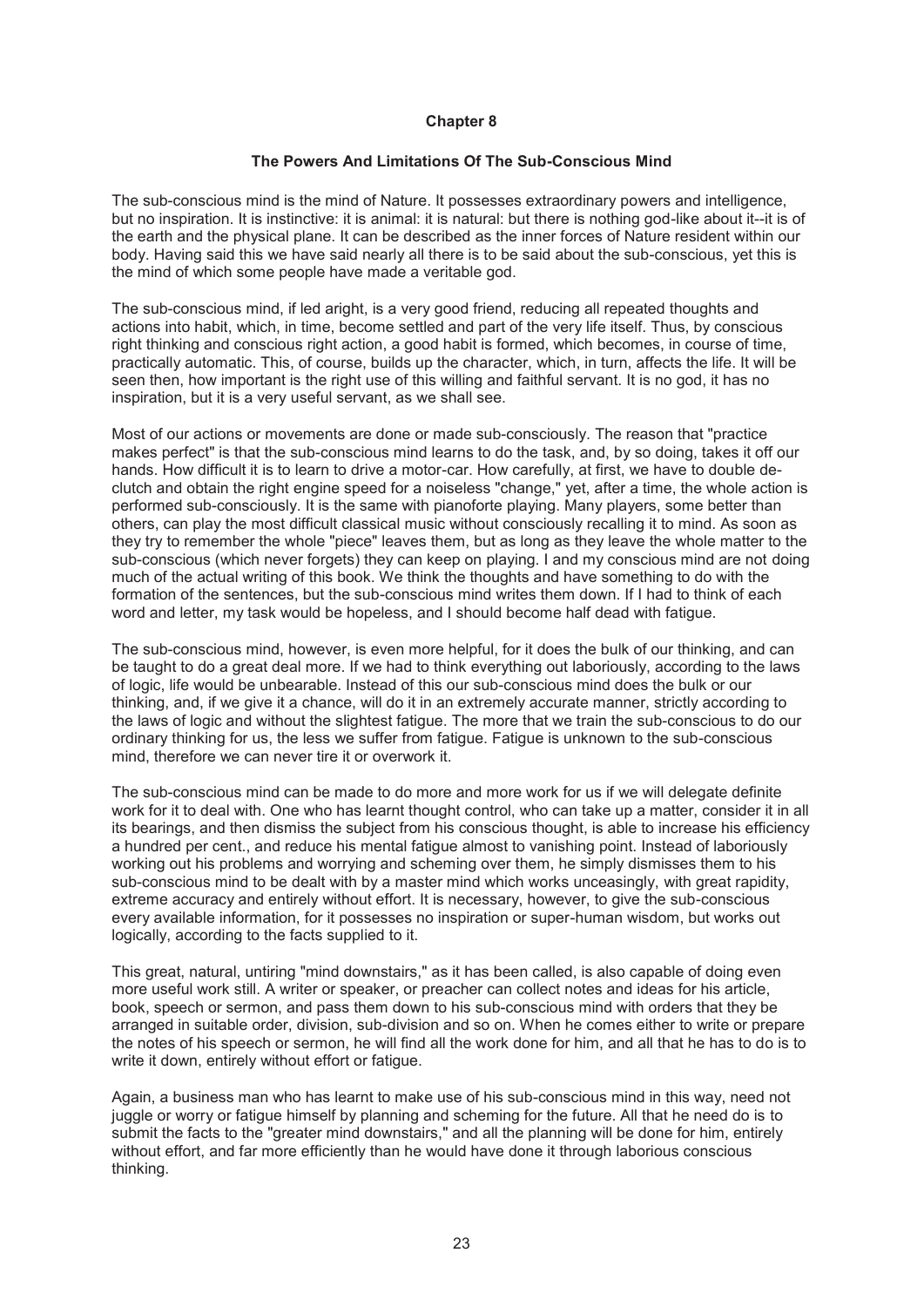The following, which has just been brought to my notice, is a striking confirmation of the teaching of this chapter.

In a recent issue of Collier's Magazine, an interview with Henry Ford appeared. He spoke of the way with which big business men deal with problems, and pointed out that they did not spend a lot of time pondering and puzzling over plans or ideas. He said: "An idea comes to us: we think of it for a little while, and then we put it in the pot to boil. We let it simmer for a time, and then take it out." What Henry Ford means, of course, is precisely what we have been saying, viz., that the idea or problem is dismissed to the sub-conscious mind, which works it out, and presents it to the conscious mind for judgment.

Yet again, an inventor or one who is constructing something mechanical, can make use of the subconscious mind in precisely the same way. Let him sum up the whole problem, arrange all his facts and available information, and pass them all to his sub-conscious mind, when, if a successful result is within the range of possibility, an answer or idea will be forthcoming. All this being done, mark you, without any effort whatever.

All this may seem, especially to some readers, rather wonderful and far-fetched, yet there is nothing occult or mysterious about it. I am perfectly sure that there is no great writer, politician or business man who does not make use of his sub-conscious mind in this way. He probably does so unconsciously, but his procedure is the same. Some employ the whole of their mind naturally. These become men of achievement, who occupy responsible positions, and who bear immense burdens without strain, worry or care. Responsibility sits lightly upon them, and they are serene and untroubled when in positions, and when confronted by tasks and difficulties, such as would drive an ordinary individual out of his mind. Such men develop their powers of attention and concentration (anyone who is in earnest can do this) to a very high degree. They are at great pains to get to the root of a problem, and obtain all the available data possible, but, after that, it is their sub-conscious mind that does all the work, and which arrives at a decision.

While it comes natural to a few to use their sub-conscious mind in the correct way, the majority of people find themselves unable to do so. Such, however, can acquire the art by training. First, it is necessary to learn thought-control, so as to be able to take up a problem or dismiss it entirely from the mind at will. When a problem is passed on to the sub-conscious to be worked out, the subject must be dismissed entirely from the conscious mind. The problem must not be worried over, nor the thoughts allowed to dwell upon it; it must be left entirely to the sub-conscious. Second, every possible detail and information connected with the problem must be grasped by the conscious mind, and the whole matter, pro and con, visualized before being passed to the sub-conscious. It will be seen, then, that thought-control of a high order is necessary, also powers of attention and concentration. These can all be developed by anyone who is really in earnest.

A good way of starting the use of the sub-conscious mind is to hold the problem in the mind just as one is going to sleep. There must not, upon any account, be any attempt made to solve the problem or to worry over it. Instead, the main facts of the case, on both sides, must be marshalled, and the case presented to the sub-conscious mind in much the same way as you would place it before your lawyer. Having done this, dismiss the whole matter to your sub-conscious mind, and in most cases you will find in the morning that a solution has been arrived at without any effort or fatigue on your part.

This, of course, is only one of the many ways in which the sub-conscious mind can, and does, serve its master, or the one who should be master. This great invisible force of Nature is for ever working. Whatever ideal is held in the mind becomes woven into the life through the tireless working of the sub-conscious mind. Only set your attention upon high and lofty achievement, and you will focus all the invisible inward forces of Nature upon its accomplishment. In course of time you will reap as you sow. If you will direct your attention into the right channel, backing it up with energetic, conscious action, your sub-conscious will help you day and night, thus making success and achievement possible.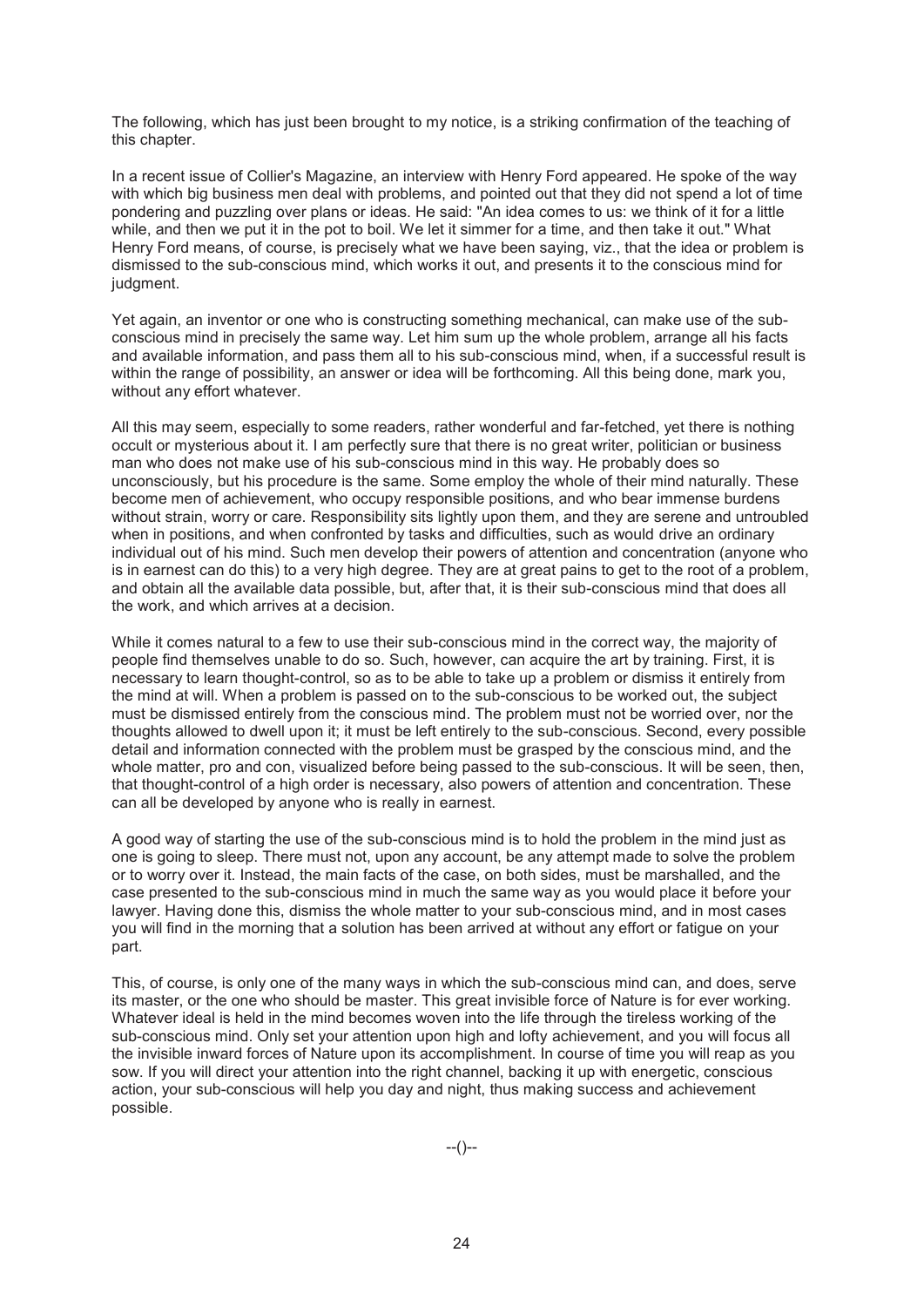#### **The Use Of The Spiritual Or Super-Conscious Mind**

We have already seen that the sub-conscious mind, wonderful though it be, is instinctive merely, lacking inspiration and what we call originality.

All inspiration comes from the Universal Mind, via the super-conscious. All poets and inspired writers get their inspiration in this way. This higher mind is not recognized by Psychologists, but it has long been known to searchers for spiritual truth.

What we get from the sub-conscious is the outcome of facts and knowledge supplied to it. What we get from the super-conscious is direct inspiration from higher planes. This higher mind might also be called the Mind of Illumination, for those who can enter into it become illumined, being able to know the Truth and to see things as they really are, and not as they falsely appear to the senses.

This limited consciousness in which we live is bounded by our five senses. The universe that we see around us is partly real and partly an illusion. The real universe is Spiritual and infinite: what we sense is a limited, partial conception of a fragment of it. Our limited, finite conception of the universe is entirely misleading and erroneous, and so long as we rely on sense evidence and the human mind, we remain in darkness and uncertainty. When, however, we can rise into the super-conscious realm, our consciousness expands, transcending the senses and the limitations of the physical plane.

The Spiritual mind is, of course, only accessible to those who are more delicately attuned to its finer vibrations. Nothing that is worth having can be had without effort, and it is only after much selfdiscipline that it becomes possible for the student to raise his consciousness to this higher realm and understand life from the standpoint of the Universal Mind.

There is nothing, either mystical or psychical, about the use of this higher mind. One who makes use of it becomes spiritually-minded, that is all. He does not go into trances, nor need he become clairvoyant: he simply remains a sane, normal individual, with this difference only--he makes use of more of his mind than does the ordinary individual.

One who is able to use this higher mind develops that which has been termed "the divine quality of originality." If ever a person is to rise above the dead level of mediocrity it must be through direct inspiration from higher planes, through his super-conscious mind. If ever a person is to bring forth a new idea which shall enrich humanity and add to the common good, it must come through the higher mind.

One who is properly attuned, becomes, through the super-conscious mind, a recipient of knowledge that is above human, and wisdom that is divine. He knows by direct knowing: he becomes wise through an influx of Divine Wisdom. He is able to distinguish between the real and the sham, between the gold and the dross: he is also able to see and recognize the right path in life--a thing utterly impossible to the mind of the senses--and to tread it, thus being led into the only true success and real good of which his life is capable.

Let it be said here that all Wisdom must come from within. While books and the written word may be helpful, it is the Spirit within the reader that illumines the word, and makes it real and true to the seeker after Wisdom. One who realizes that he is illumined within by the Divine Spirit, and that this alone can bring him into real knowledge is well advanced on the path that leads to realization.

The wisdom of the human mind always leads to disappointment. It is based on the evidence of the senses, which is erroneous, therefore its findings must always be lacking in real wisdom. One who relies upon the inspiration of Divine Wisdom has often to decide to take a course of action which, apparently, is opposed to his best interests. Yet, if he follows the inward Wisdom, he finds that he is always guided aright, and, later, has cause to be devoutly thankful that he followed the gleam.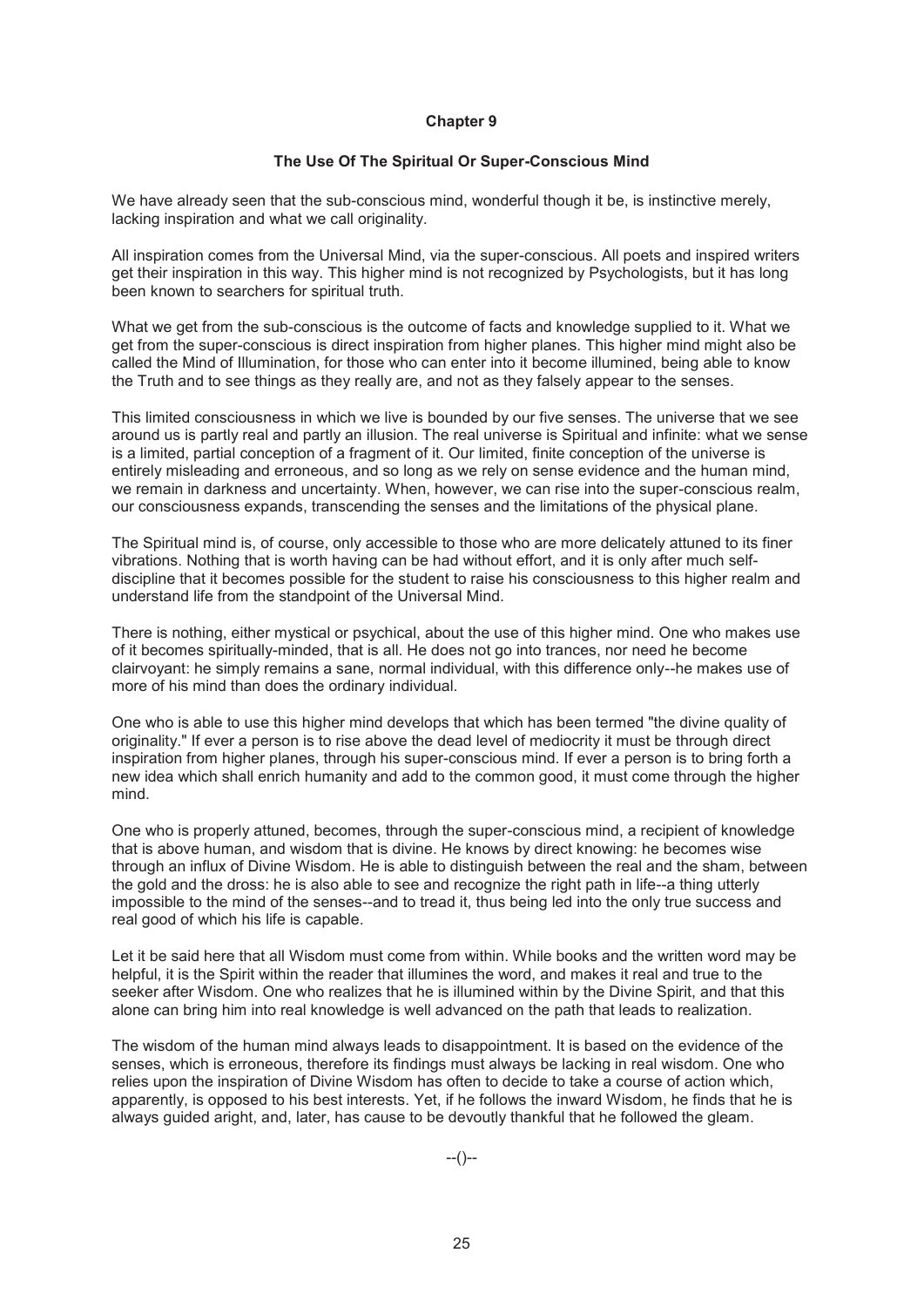#### **Character Building And The Overcoming Of Habit**

Character building is the greatest object in life. It has been said that character is the only thing we can take with us when we depart this life. This is perfectly true, therefore the object of all religion (not religiousness), mental training and development should be the building of character. A religion that does not build up character is worthless. Those who think that they can "flop" through life, avoid, as far as possible, its discipline, make no effort to improve their character, and through believing in a certain creed can miraculously become perfect, simply by dying, are deceiving themselves. We do not become "perfect," i.e., of a strong and perfect character, either by believing in a creed or through dying, but by attainment. God helps those who help themselves, and those people who will not strive after better things cut themselves off from all the glorious and wonderful possibilities of attainment.

Before, however, thinking about such lofty things as entering the Path of Attainment, and becoming changed into, and modelled after the Divine Image, the average person may wish to know how to overcome bad habits and weaknesses of character which are keeping him down in life, and, possibly, undermining his health. Most people are conscious of some wrong habits that ought to be overcome, and weaknesses of character which should be eradicated. Possibly they have fought against their habits or weaknesses for years, prayed until they are tired of praying, made innumerable attempts at turning over a new leaf, yet all in vain, for they are as firmly in the toils as ever. Many people give up the struggle and endeavour to lead a sort of Jekyll and Hyde existence, being outwardly a Christian or righteous person, but inwardly something quite different. Yet they find no satisfaction in this dual life, for they know that they are drifting towards an abyss.

Yet there is a way of escape that is open to all. The Infinite One has provided man with powers that are apparently unlimited: powers which can be used either to build up the life and character or to destroy them. These powers are those of the sub-conscious mind. This mind is a reservoir of unlimited, tireless forces, and becomes, if we use it aright, our best friend, or, if we mis-use it, our worst enemy.

Every time a bad action is indulged in, wonderful changes take place in the nervous system, and energy becomes stored up in certain cells, so as to make it easier to do the wrong act on a future occasion. It is equally true that every time a good action is done, similar changes, but in a reverse direction, take place, that make the doing of the same action easier in the future. This explains the tremendous power of habit. Our body, brain and nervous system become changed, either for the worse or the better, according to the type of action indulged in.

We do not yet fully realize what a wonderful adventure life is. We are entrusted with tremendous powers, and by their use or mis-use we can either destroy ourselves or build up our character in every possible direction. What a responsibility, yet what a glorious opportunity!

In order, however, to find a way of escape from evil habit and weaknesses of character, we must go deeper than actual deeds, for actions are effects of hidden causes. The cause of all action is thought. A thought, someone has said, is an action in the process of being born. It is true that we possess primitive desires and impulses, but these can be transmuted into noble actions and high achievement simply by directing the thoughts and attention to higher and better things. For instance, the powers of sex become transmuted into brain power if the thoughts and attention are completely transferred from sex to intellectual pursuits. If, however, the thoughts are allowed to dwell upon sex or passion, then the kingdom becomes divided against itself, and man begins to drift towards the abyss. The strain of modern life is filling our asylums, yet there are those who can work fifteen or even eighteen hours a day and thrive on it, although engaged in severely-trying brain work. These have learnt to transmute their lower powers into higher. This is not done by means of esoteric or occult practices, but by obeying the Divine Injunction to set our affections on things above. In other words, to keep our thoughts and attention fixed upon higher and better aims, ambitions and pursuits.

It is impossible to overcome bad habits by fighting them, for the more we fight them the stronger they become. The injunction to "resist not evil" is very applicable to habit. The way of escape is not by fighting evil or wrong habit, no matter what its character may be, but by concentrating upon building a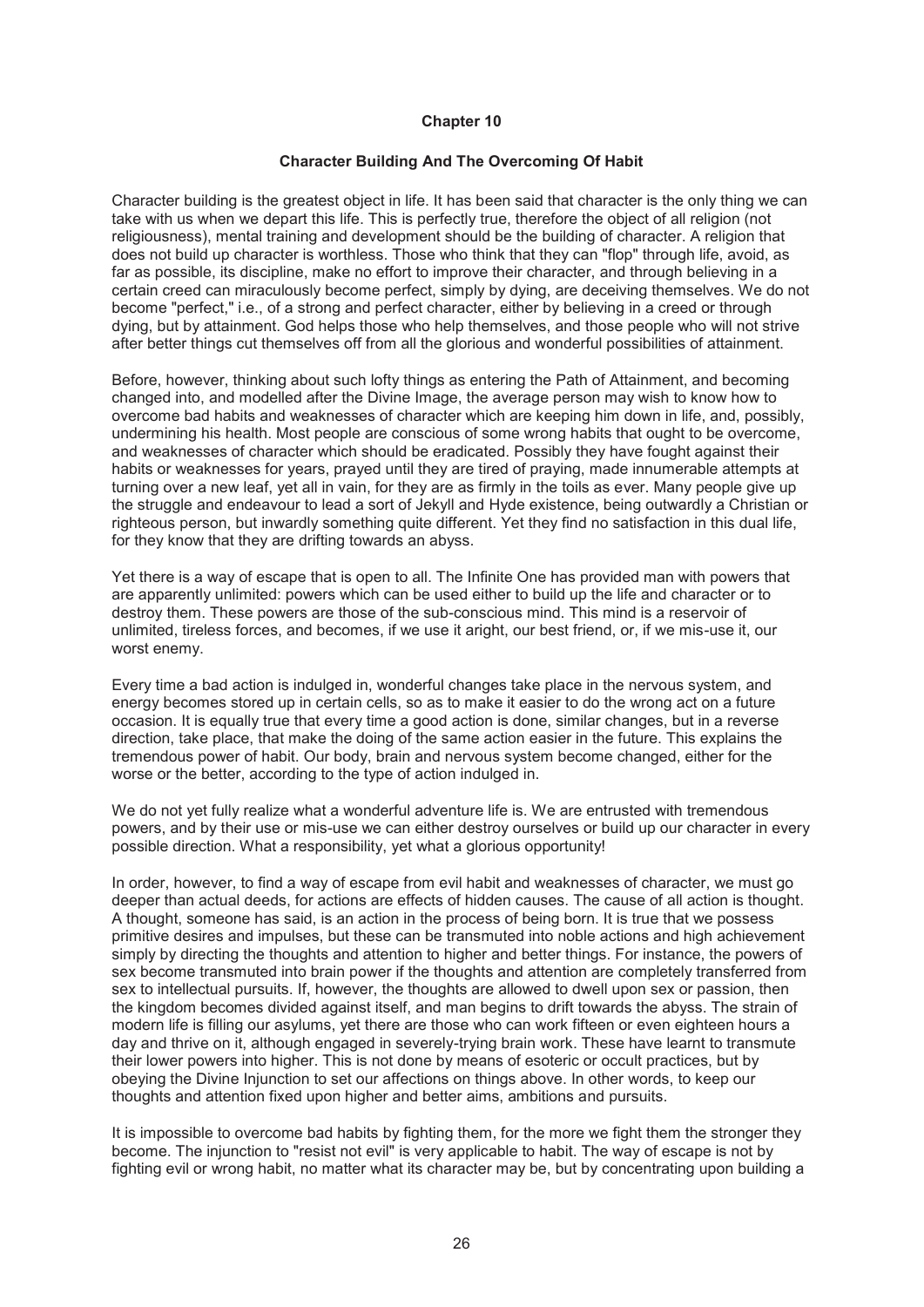good habit that shall cut the ground from under the feet of the bad one, or by turning the attention to higher and better things.

Whatever we fix our attention upon, or whatever it is that we idealize, our sub-conscious mind endeavours to actualize and make real in our life. By fighting a habit we direct sub-conscious attention to it, and this is fatal. If, however, we turn our whole attention to something entirely different and which is higher and better, all the powers of the sub-conscious are directed towards the production, in the life and body, of the new object of attention.

We see, therefore, that we do not have to overcome habit. If we did our task would be hopeless, for the human will is helpless before the power of the sub-conscious mind. The sub-conscious powers can be led by the imagination, but they cannot be coerced by the will. The will must be used not to fight the habit, but in raising and directing the attention to something higher and better. By this means a new habit is formed. The attention of the sub-conscious mind is taken away from the bad habit, and all its powers directed towards the creation of a new and better one. The sub-conscious does not care what the habit is. It is indifferent as to whether it is good or bad. It is just as willing to produce a good habit as a bad one. We, each of us, therefore, hold our fate in our own hands. We can, by controlling our thoughts and imagination and by directing our attention to better things, focus all the powers of the sub-conscious on the building up of good habits, or, on the other hand, we can, by allowing our thoughts and mental pictures to dwell upon undesirable things and our attention to be directed to low or weak ideals, fall into undesirable habits. The power that produces the habits is the same in each case; it is the way in which this power is directed that is the vital and essential thing.

It is very necessary to point out that right thinking and correct use of the imagination must be accompanied by corresponding right action. Many people make use of auto-suggestion and expect it to destroy their bad habits and build up better ones, but it never will, or can do so, unaided. Autosuggestion is useless if it is not followed by constructive action. Young people should expend their energies in physical culture and games. Older people should interest themselves in hobbies and intellectual pursuits. It is only advanced students who can control their thoughts so that they can govern their life forces by mental means. Those less advanced, when attacked by evil or weak thoughts, must get up and do something quite different, and thus get their minds off the forbidden subject and interested in the new object of attention. It is a case of directing the desires and life forces into different channels, by controlling the thoughts and attention. Here is seen the value of true religion, for it brings fresh ideals into the life and directs the attention to higher and better things. The writer realizes that a change must take place in the heart of the individual before he can desire these better things. When, however, this change has taken place, the battle has only just begun, for each one has to work out his own salvation.

At first, then, most people will find it necessary to do something in order to attract their attention and guide their thoughts to something quite different from the forbidden subject. Later on, however, when they become more advanced in the science of right thinking, they will be able to direct their thoughts into any desired direction. This necessitates constant vigilance. Each thought has to be carefully scrutinized before being allowed to pass the threshold of the mind. By reversing every negative or unworthy or ignoble thought into its opposite, a change is wrought in the brain and nervous system. The cells formerly used for wrong thinking and for the production of wrong action go out of use as new cells are brought into use for the production of right action.

This stage leads to one higher still, when it becomes a settled habit to reverse bad thoughts into good ones and perform right actions instead of bad or weak ones. The power of the sub-conscious mind, which at one time seemed so evil, produces right action more or less automatically. When once the habit of cleaning the teeth is established there is experienced an uncomfortable feeling until they have been attended to. When once a dirty person has learnt to wash himself thoroughly and keep himself decent, he will feel uncomfortable if he gets dirty. The same rule applies in the more important things and habits of life. If those who are in the bondage of habit will only direct their thoughts and attention to the building up of good habits, their old weaknesses will die a natural death.

It must not be thought that the victory over life-long habits is easy. It may seem so at first, but sooner or later temptation will come with added force, which may result in a sad fall. If this should happen it is most important that too much attention should not be paid to the incident. Instead, the beginner should pick himself up, and, making a mental note of the immediate cause of his downfall, thus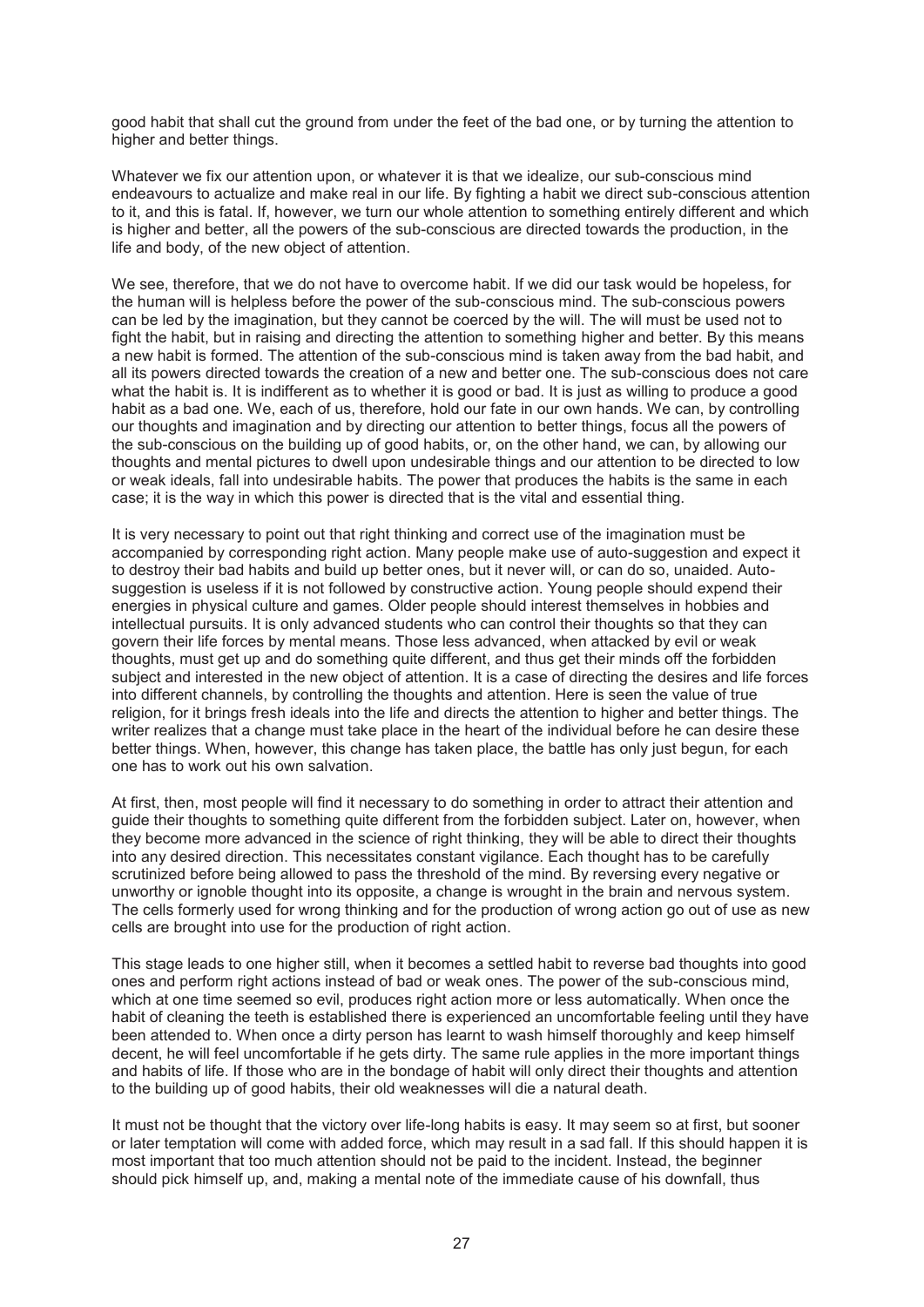benefiting by the experience, press on again towards freedom. It is most helpful to realize that not only is the sub-conscious mind willing to be guided aright, if we will only persevere long enough (until persevering itself becomes a habit), but that we also have behind us all the Spiritual powers of God. The Infinite One sees to it that the odds are not overwhelmingly against us. Our difficulties are not insuperable, although they may appear to be so. We can always win through if we faint not. Heaven looks on with sympathetic interest and rejoices with the struggler when he succeeds, and mourns with him when he fails. The struggle is a stiff one, for it is only by this that the seeker after God can become strong in character, but the victory can always be won. When the situation appears hopeless, let the struggling one remember that there is a way of escape somewhere, and that God, who is his freedom and deliverer, will reveal it to him if he faints not. If all who seek deliverance will realize that the Power of the Infinite is on their side, and that they are bound to become victors if they will only keep on, they must succeed. And what a joy is theirs! There is no happiness quite like that which comes to one who has fought the good fight and overcome habit and weaknesses of character.

May every reader experience this supreme joy of overcoming.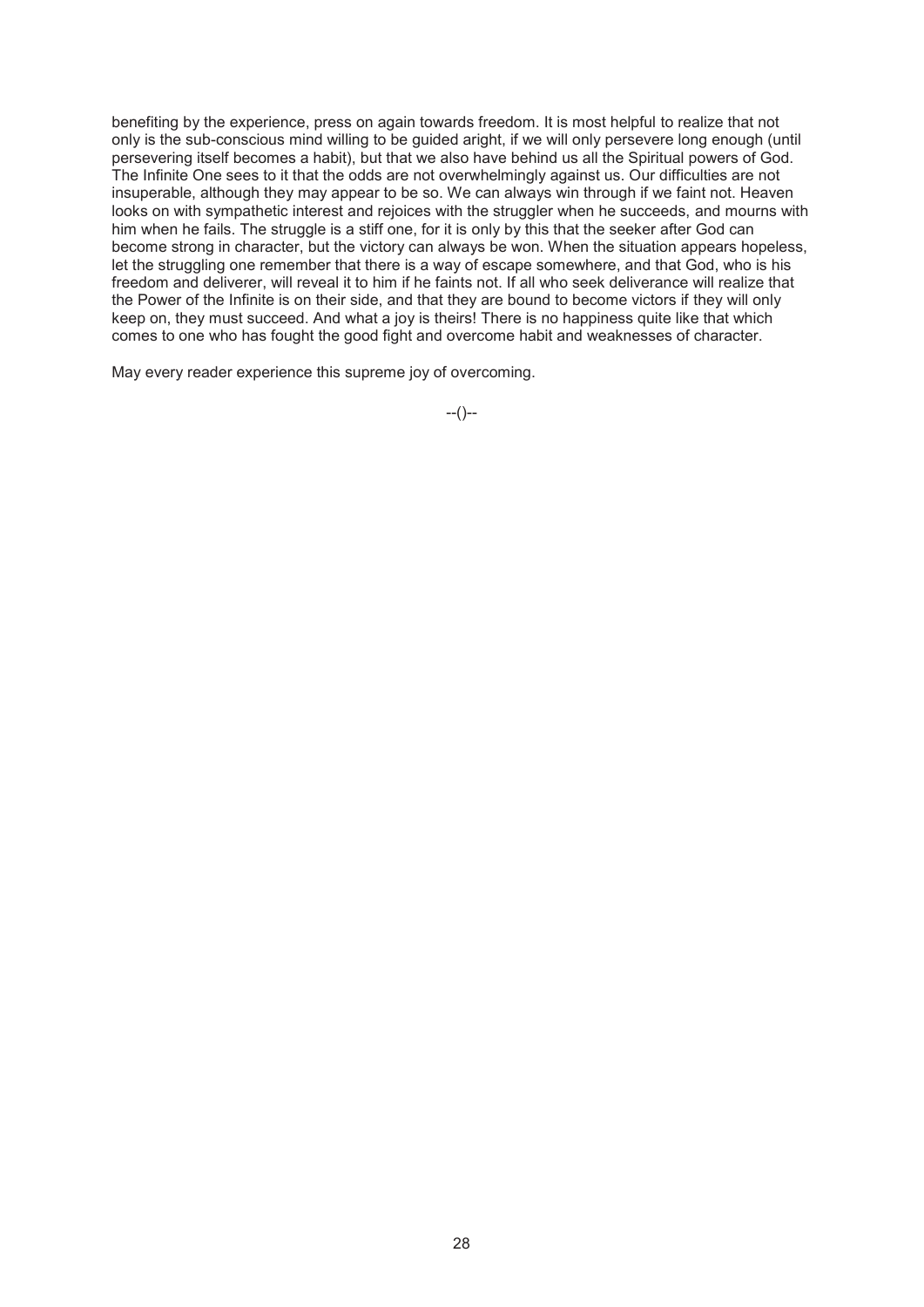#### **Happiness And Joy**

Deep down in every heart is an unquenchable desire for happiness. The advanced soul desires happiness just as much as the pleasure-seeking worldling, the difference between them is simply that the former, through knowledge and experience, does not search for happiness, knowing that it can never be found by direct seeking, but finds it through service and love to others and in victory over self; while the latter seeks happiness, like a will-o'-the-wisp, in every form of pleasure, and finds it not.

Man is never satisfied with his life: he is for ever seeking something that is better. Until he learns wisdom, he looks for it in pleasure, in sense gratification of various kinds, in wealth, luxury and possession. The less evolved a man is the more convinced he is that happiness can be gained in these ways, and the lower are his desires. For instance, those who form what is called the underworld of our cities, seek happiness in vice and debauchery. Those who are more evolved seek pleasure in more refined things, hoping to find happiness in intellectual pursuits, friendships, and in pure human loves. These more evolved types get much more pleasure through the senses than do those who are more elemental, but they are capable also of greater and more acute suffering. They can derive great pleasure from a picture gallery, whereas a savage would see nothing interesting at all: they can also suffer from things which a savage would not be capable of feeling. Yet, in spite of this developed refinement and ability to derive pleasure from art, science, literature, etc., happiness is still as far off as ever. All attempts at finding happiness lead finally to "emptiness." There is no satisfaction, either in wealth and all that it can command, getting on in life, or in fame and power. They allure at first and promise happiness, but they fail us, and finally are seen to be but vanity and vexation of spirit.

This desire for happiness is good, for it leads us through innumerable experiences so that the soul can realize, by practical experience, the emptiness of all self-seeking, and thus learn wisdom. After running the whole gamut of experience the soul learns at last that happiness is not something that can be found by seeking it, but is an inward mental state.

Although work, well done, brings a quiet sense of satisfaction, and success in one's career may also be a source of gratification for a short time, yet even these cannot satisfy the deep longing of the soul.

Happiness, however, is to be found in service. Not if we seek happiness in service, and serve in order to be happy, but if we serve others for the sake of serving we find the only happiness that will endure and satisfy.

One has only to observe the lives of those who are always selfishly seeking and grabbing, who are hard in their dealings, and always "looking after number one," in order to see how impossible it is for self-seekers to be happy. It does not matter whether they acquire riches or remain poor--they are equally unhappy. In contrast to this, you have only to go out of your way to do a kind and perfectly disinterested action and experience the glow of sheer happiness that it brings, in order to realize that you are dealing with a law of life that is as sure and unalterable as the law of gravitation.

There must be a purpose in life, and this must have for its object the betterment of the lives of others, either few or many. The law of service must be obeyed, otherwise there can be no happiness. This may fill some readers with dismay, for they may be employed in an occupation that apparently does no good to anybody. They may feel that if they were engaged in some noble enterprise for the uplift of humanity, then they could truly serve, but in their present occupation this is impossible. To think thus is very natural, yet the truth is we can all obey the law of service, and can begin now, in our present occupation, no matter what it may be. We have only to do our daily work, not as a task which must be "got through," in order to bring us a living, or because it is expected of us that we should work, but as an offering of love to life and the world, in order to come into harmony with the great law of service. Our ideas of values with regard to occupations are altogether erroneous, from the "inner wisdom" point of view. The scrubbing of a doorstep, if faithfully done in a true spirit of service, is of as much value and real importance as the writing of a deathless poem, or dying for one's country. We can never truthfully say that one act of service is of greater value, or is more important than another. All that the higher law looks at is the motive. Therefore, if your motive is right, you can be engaged in the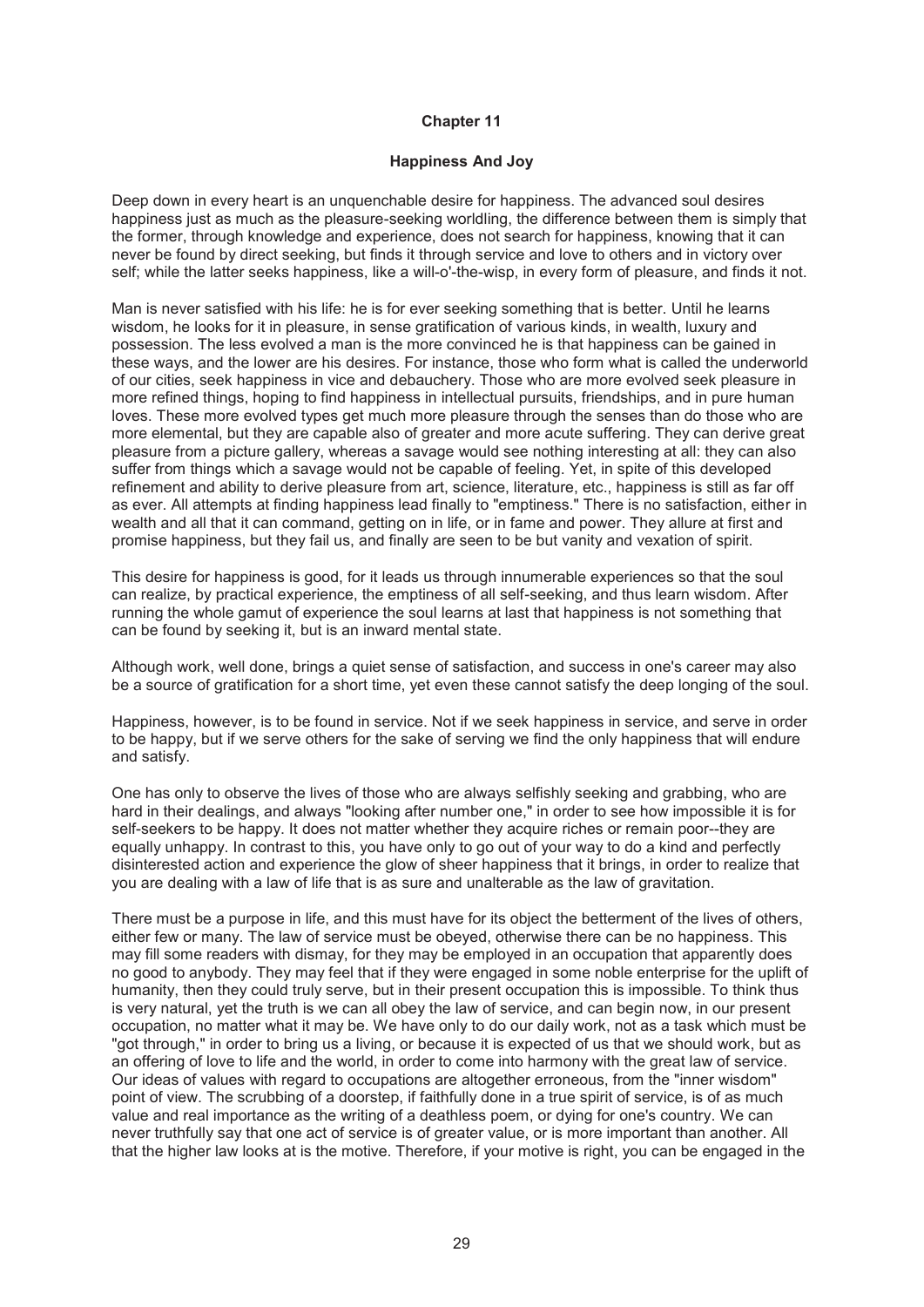humblest and, apparently, most useless occupation, and yet be happy because you satisfy the law of service.

Another road to happiness is the conquest of the lower nature, the overcoming of weaknesses, the climbing to higher and better things. There is intense happiness in realizing daily that old habits are being overthrown, weak points in the character built up, and an ever-increasing state of liberty and freedom entered into. Thank God, we do not have to remain as we once were, but can progress upwards, indefinitely, for there is no limit to our upward climb.

But there is a state that is far higher than happiness, and this is JOY. Happiness comes through service and overcoming, but joy comes only to one who realizes his oneness with his Divine Source. The reality is ineffable joy. Behind this world of shadows is the real, spiritual world of splendour and delight. When the soul, after its immense journey through matter, time and space, at last finds its way back to its Divine Source, it becomes aware of this intense joy, too great to be described in words. It not only realizes that the reality is joy, and the universe filled, not with groans or sighing, but with the sweet, quiet laughter of freed souls! it also is filled itself with this ineffable joy.

What has all this got to do with practical, everyday life, it may be asked? Everything, for the one who possesses this quiet joy can never be defeated in life's battles. He has something within him that can never be quenched and which will lead him from victory to victory.

 $-(-)$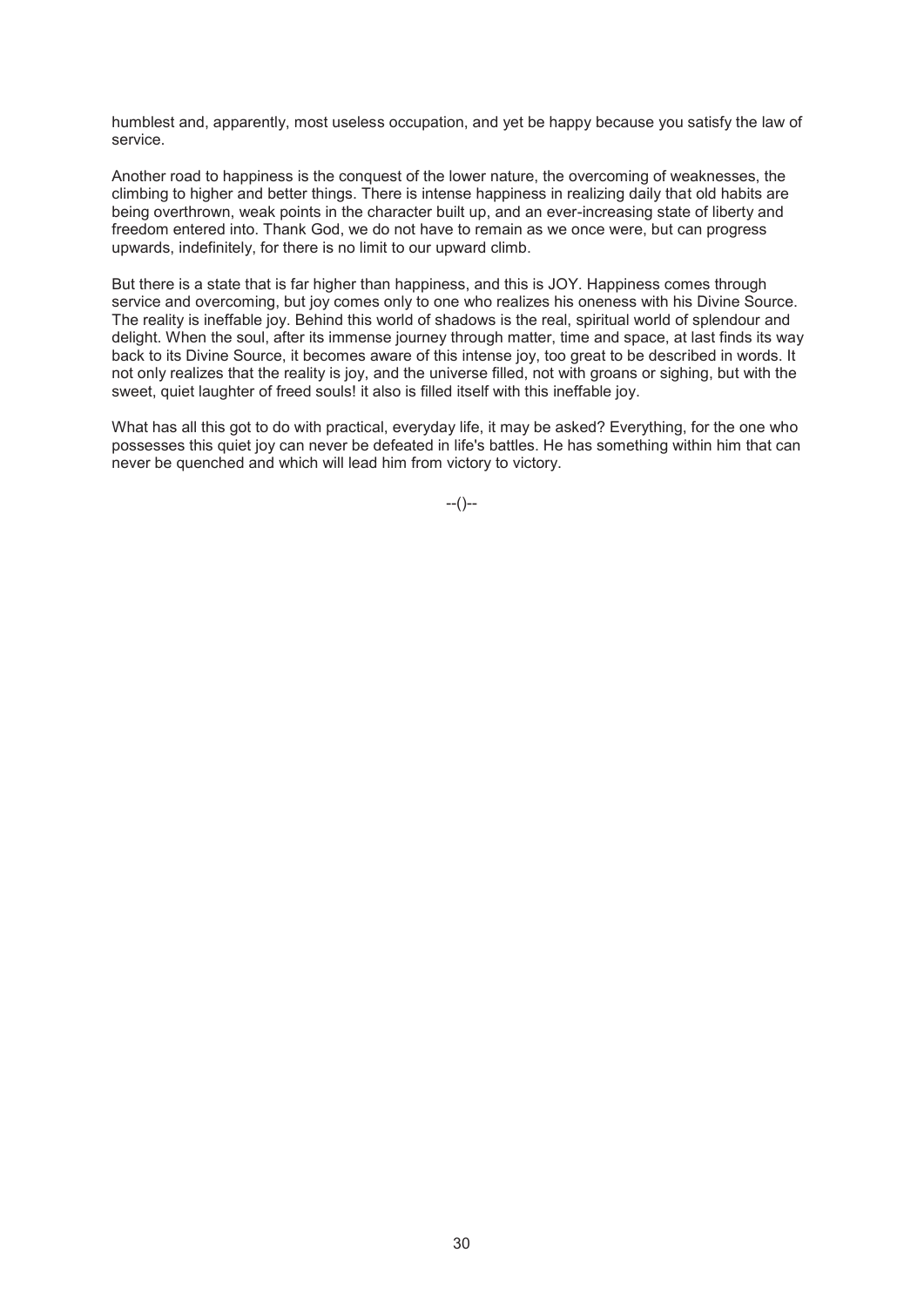# **The Use And Mis-Use Of Mental And Spiritual Powers**

The average individual knows nothing of mental forces, and, although he may suffer from the effects of unconscious wrong thinking, yet he is in no danger of making deliberate mis-use of the inner powers. One, however, who has learnt how to use these interior forces must be very careful to use them aright or he will find that the invisible powers of mind and spirit are far more powerful and destructive than dynamite. It is not meant by this that he can blow himself up thereby, but it does mean that he can injure himself, not only in this life, but for ages to come, and, in addition, seriously retard his spiritual evolution.

All use of the mind to coerce other people or to influence them by means of suggestion, not for their benefit, but for your advantage, is highly destructive, not to them actually, but to you. On the face of it, it looks an easy road to success and prosperity, but, actually, it leads to failure and poverty. The misuse of the mental powers in this way is really a form of black magic, and the fate of all black magicians is very terrible. Even the use of the mind to coerce other people for their good is not desirable. It never does any real good, although it may seem beneficial for a time, and its use, therefore, is to be deprecated. Healing, so-called, by hetero-suggestion, is not permanent, for as soon as the healer ceases to "pump" suggestion into the patient the latter begins to relapse into his former state. Far better results accrue if the patient is taught to use auto or self-suggestion for himself. It is seen, then, that the use of the mind to influence others is distinctly harmful if it is used selfishly, and of no real use if used unselfishly. Hypnotism is harmful, no matter which way it is used, and is also detrimental to the patient. Because of this some of our more thoughtful neurologists have given up its use.

We have no right to endeavour to influence other people by the use of our inner forces, even if our object is their good. Each soul has the right to live its life in its own way, and choose for itself either good or evil. That is the object of life, so that each evolving soul should learn wisdom through the lessons learnt as a result of its own mistakes. Far worse is it if others are coerced, not in order to help them, but to defraud them or to make them buy goods they do not require, or sign agreements they would not otherwise put their name to.

One who mis-uses his mental and spiritual powers literally smashes his life up. He works against the laws of life and the universe, and encompasses his own ruin.

There is, however, a far more subtle way of mis-using the mental and spiritual forces than by coercion, mind domination and hetero-suggestion. This method is equally destructive, and if persisted in builds up a painful future. With this method other people are not influenced or dominated, but the finer forces of Nature are coerced by the human will. Mental demands are made on the invisible substance from which, we are told, all things are made, and wealth is compelled to appear. In addition to this, sickness, so it is claimed, is banished, and the invisible forces of life are compelled to operate in such a way as to make life's pathway a bed of roses, without thorns, so that life becomes shorn of all its discipline and experience.

Its devotees "enter the Silence," and there visualize exactly what they think they want, and compel it to appear, in material form, by the strength of their desire or through the exercise of their will.

Some followers of this cult may be able to make an apparent success of it, but I have never yet met any. If they do, however, they will live to regret it, for they are merely practitioners of black magic. Their efforts are of the same nature as sorcery. All such methods build up a heavy debt of future suffering, and seriously hinder the soul in its evolutionary journey.

Entering the Silence is a good thing: it is really entering the inner silence of the soul, the inner sanctuary where the Divine Spirit abides in fulness. To mis-use this inward power for selfish and material ends, and for forcing our human will upon life, so as to make it conform to what we think it ought to be is a crime of the first magnitude, which can result only in ultimate failure and disaster.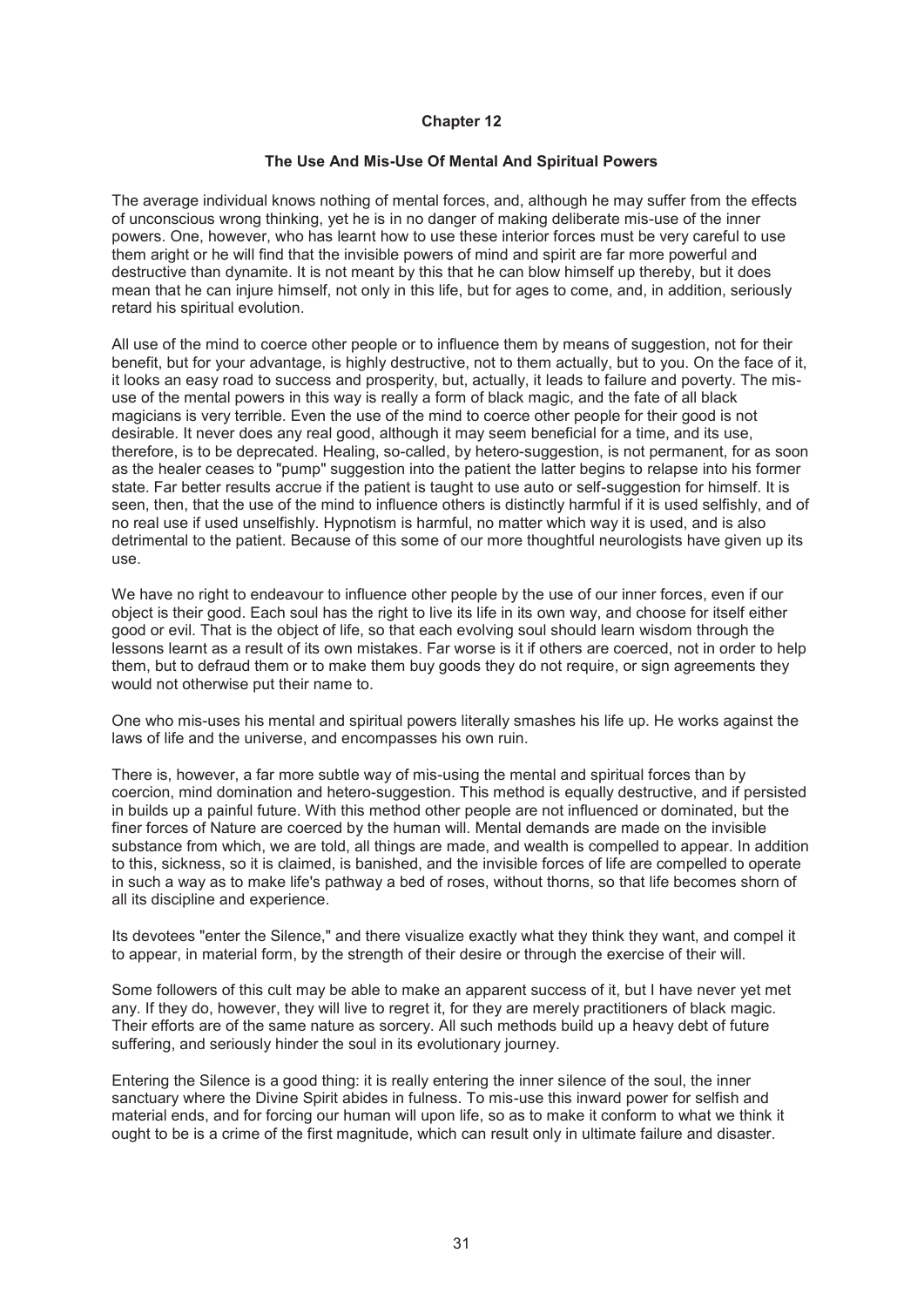#### **Overcoming Limitations And Awakening Inward Powers**

Limitations can be overcome through a realization of Truth. When we say this it is taken for granted that every effort will be made on the physical plane. It is necessary to bathe, exercise and breathe fresh air in order to be well: it is equally necessary to work hard, and to give the best of which we are capable, in service, in exchange for that which we receive in the way of supply, if we are to be successful. If you keep a gardener, you must pay him. The money that you pay him is part of what you have earned by the sweat of your brain. Therefore you exchange the work of your brain for the labour of his hands, and you are mutually helped and helpful to one another, both giving and receiving, and each one serving life according to his ability. Taking all this for granted, we will pass on to the metaphysical side of our subject. This, by the way, is vastly the more important, but the outer, practical work is indispensable nevertheless.

In order to overcome limitations it is necessary to know the Truth and to live in the consciousness of It. For instance, if ill-health is our limitation, then, in order to become free it is necessary that we live in the consciousness of the Wholeness of God and His Divine Idea. If our limitation be restricted means, it is necessary that we live in the consciousness of the inexhaustible and unlimited nature of the Substance from which the Creator brings everything into manifestation. If our limitation is disharmony and unhappiness, then we must become attuned to the Divine harmony in such a way and to such an extent as to cause it to be reflected into the outward life. No matter what our limitation may be, we can find liberation and deliverance by looking to our Divine Source, realizing that in the Perfect Reality all our wants are supplied, and then living in the consciousness of this truth.

Ill-health is, apart from physical causes, an outward sign of an inward warfare or disharmony, caused by wrong thoughts, emotions, beliefs and attitude of mind and soul towards life and God. In other words, the life is lived in an "error" consciousness of disease and sickness. First, the inward life has to be adjusted in such a way as to harmonize with the laws of our own being and the Divine purpose of life. There must be an inward surrender to the love principle, after which the thoughts must be brought under control so that health-destroying emotions may no longer impair the health. Further, the whole consciousness must, as often as possible, be raised to a realization of the perfect Wholeness which is the reality. If this course is persevered with, a consciousness of health and wholeness becomes a permanent mental state, with the result that health becomes manifested in the life. The outward life is always a reflection or external manifestation of what we are within, or our state of consciousness. Therefore everything depends upon which kind of consciousness it is in which we live.

One who lives in the mental atmosphere of Divine Wholeness, health and harmony, unconsciously directs all the inner forces of nature into health channels. On the other hand, one who lives in a mental atmosphere of ill-health, as sick and unhealthy people very often do, unconsciously directs all his sub-conscious activities in such a way as to produce sickness and disease.

Again, with regard to lack of means, this state also can be overcome, spiritually, only by living in a higher consciousness of abundance and sufficiency. This affects, unconsciously, every action in such a way as to bring about a better state of affairs. On the other hand, one who lives in a mental atmosphere of limitation and lack, unconsciously directs all his actions towards the production, in his life, of penury and restricted means.

The same rule applies, no matter what the limitations of one's life may be. Freedom can be gained only by realizing the truth about life and being. When we realize the truth, live in the consciousness of it, and become obedient to the laws of life and being, the life becomes increasingly free. This does not mean that if we are plain of feature, and of a stumpy figure, that we shall become beautiful and graceful; but it does mean that these so-called drawbacks will no longer fetter us, and that others will see in us something far better than mere regularity of feature and beauty of form. When the soul is alive and the life filled with love, the homeliest face becomes attractive. Neither does it mean that we shall not suffer bereavements and sorrows, difficulties and adversities, but it does mean that we shall cease intensifying these things and creating further troubles by taking life's discipline in the wrong spirit. It also means that we shall be able to overcome all life's difficulties and trials, become a conqueror in the strife, and, in so doing, build up character. Thus the storms of life, instead of destroying us, can succeed only in making us stronger. Thus our fate depends not on the storms of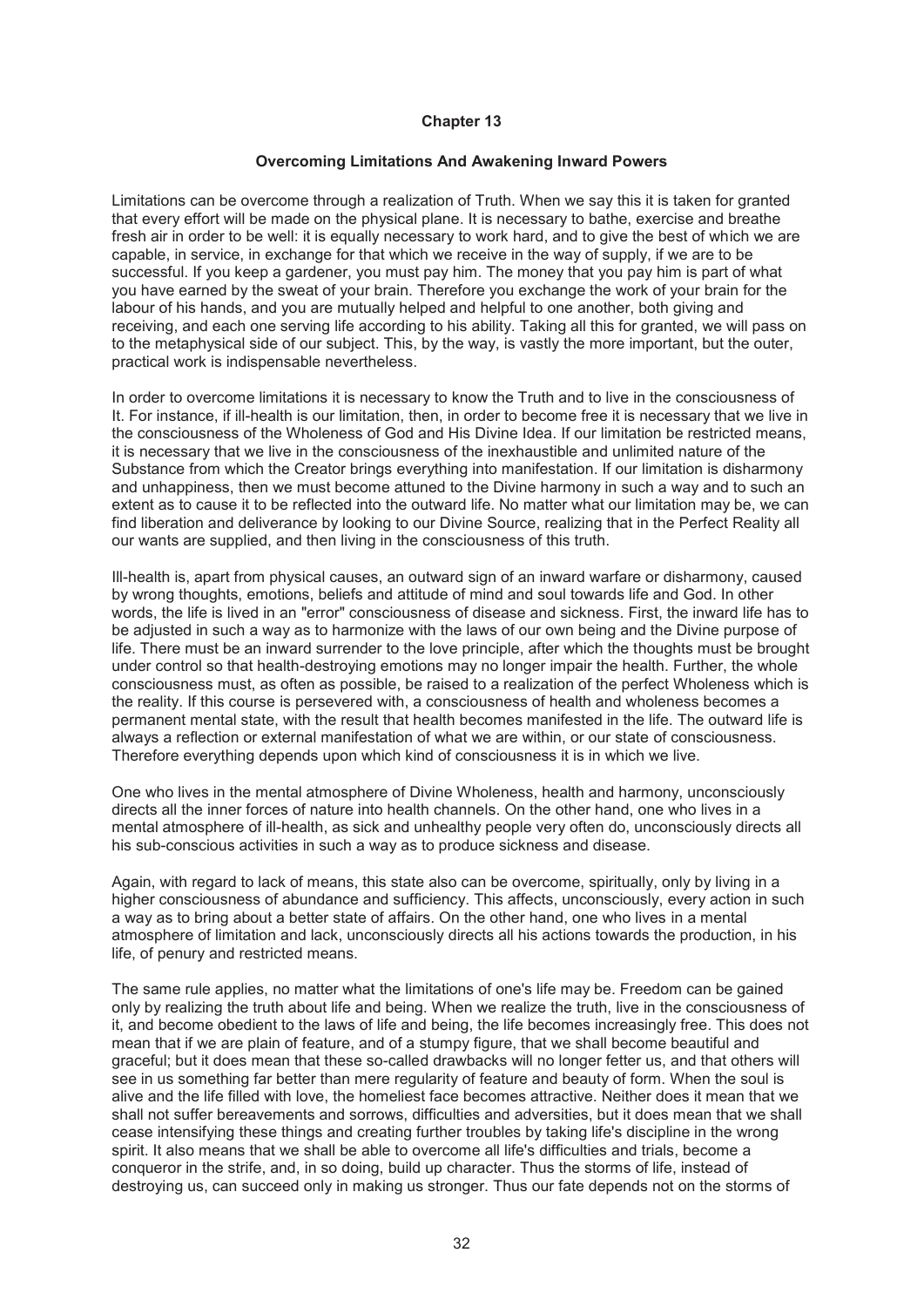life, but upon how we meet them. If we give in to them, or, thinking that they are evil and not a necessary discipline, rebel against them and resist them, then we become shipwrecked on a desolate shore. If, however, we are armed with the knowledge of truth we can set our sails in such a way as to compel the storms of life actually to help us towards the desired haven.

The first step in the direction of knowledge of the truth is right thinking. Every negative thought must be transmuted into its positive opposite, [12] for instance, hate and dislike into love and goodwill, fear into confident trust, poverty into abundance, evil into absolute good, and so on. This will be found to be not easy, but it is possible, and the power to control one's thoughts increases if one perseveres continually, with the passing of the years. A beginner cannot, naturally, expect to be able to exercise the same control as one who has been perseveringly seeking self-mastery for years, but he can make substantial progress and learn from day to day.

[12] See also "The Power of Thought" and "The Way of Escape," by the same author and publisher.

The result of thinking in this way is surprising. The reversal of thought may appear at first to be simplicity itself, and to lead nowhere in particular, but after a time the vastness of the subject becomes almost appalling. The cultivation and practice of right thinking gradually lead to a knowledge of the Truth. Not an intellectual knowledge of truth, but a realization, by the soul, of the Truth. This is the knowing of the Truth which sets men free. We can then look through all the ages and know that all is well. The heavy burden which has oppressed us so long, rolls from our shoulders, and we become free.

Man is heir to wonderful and illimitable powers, but until he becomes aware of them and consciously identifies himself with them, they lie dormant and unexpressed, and might just as well not exist at all as far as their use to man, in his unawakened state, is concerned. When, however, man becomes awakened to the great truth that he is a spiritual being: when he learns that the little petty self and finite personality are not his real self at all, but merely a mask to the real man: when he realizes that the Spiritual Ego, a true Divine Spark of, or branch or twig of the Eternal Logos, [13] is his real Self: when he understands that his body is not himself, that his mind is not himself, that even his soul is not himself, being but vehicles through which he seeks expression, but that he is spirit, deathless, diseaseless, eternal, forming an integral part of the One Spirit and being identical with It, he enters a new life of almost boundless power.

[13] "I am the Vine, ye are the branches."--Jesus.

It is unwise to engage in any mystical practices in an attempt to "force" development and unfoldment. Mystic trances are highly dangerous and are also unnecessary. Psychic experiences and the awakening of psychic centres are also dangerous and lead away from our goal. Breathing exercises, whose object is to awaken inward powers, are highly dangerous and are to be condemned in consequence. The cultivation of negative passivity such as inhibiting all thought and making oneself quite passive and open to any influence, is also highly dangerous and should be strictly avoided.

In place of all these unwise practices a short time should be set aside each night and also morning, if possible, for getting into touch with Reality. You should then endeavour to realize that the body, mind and soul are but vehicles of expression, mere servants of the true Self or Ego. This will bring about in time, a consciousness of identity with the One Eternal Spirit. What Jesus called "our Father in Heaven."

One might proceed after this fashion:--

"My body is not myself, but is merely something that enables me to live this material life and gain experience.

"My mind is not myself, but merely an instrument which I use and which obeys my will.

"My soul is not myself, but merely a garment of my spirit.

"My will is not myself, but is something of which I, the true Self, make use."